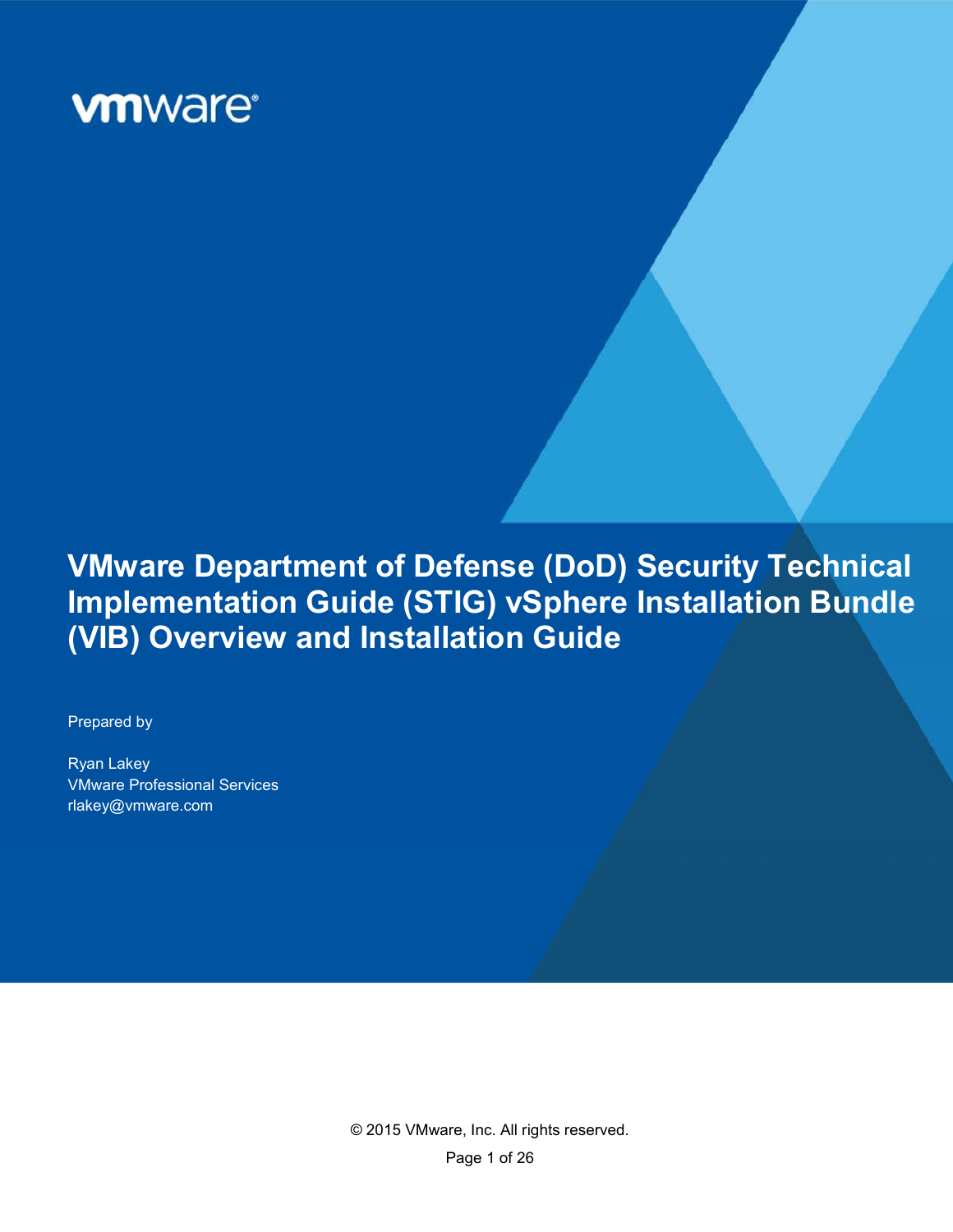| <b>Date</b> | Ver. | <b>Author</b> | <b>Description</b>                                                    | <b>Reviewers</b> |
|-------------|------|---------------|-----------------------------------------------------------------------|------------------|
| 11/3/2015   | 1.0  | Ryan Lakey    | Initial Release                                                       |                  |
| 8/27/2016   | 2.0  | Ryan Lakey    | Updated for ESXi 5.0 version 9 and<br>ESXi 6.0 version 2 of the STIG. |                  |
|             |      |               | Removed GEN002140-ESXI5-<br>000046 as it was listed in error.         |                  |
|             |      |               | Added vulnerability IDs to items<br>remediated tables.                |                  |

# **Version History**

© 2015 VMware, Inc. All rights reserved. This product is protected by U.S. and international copyright and intellectual property laws. This product is covered by one or more patents listed at http://www.vmware.com/download/patents.html.

VMware is a registered trademark or trademark of VMware, Inc. in the United States and/or other jurisdictions. All other marks and names mentioned herein may be trademarks of their respective companies.

VMware, Inc. 3401 Hillview Ave Palo Alto, CA 94304 www.vmware.com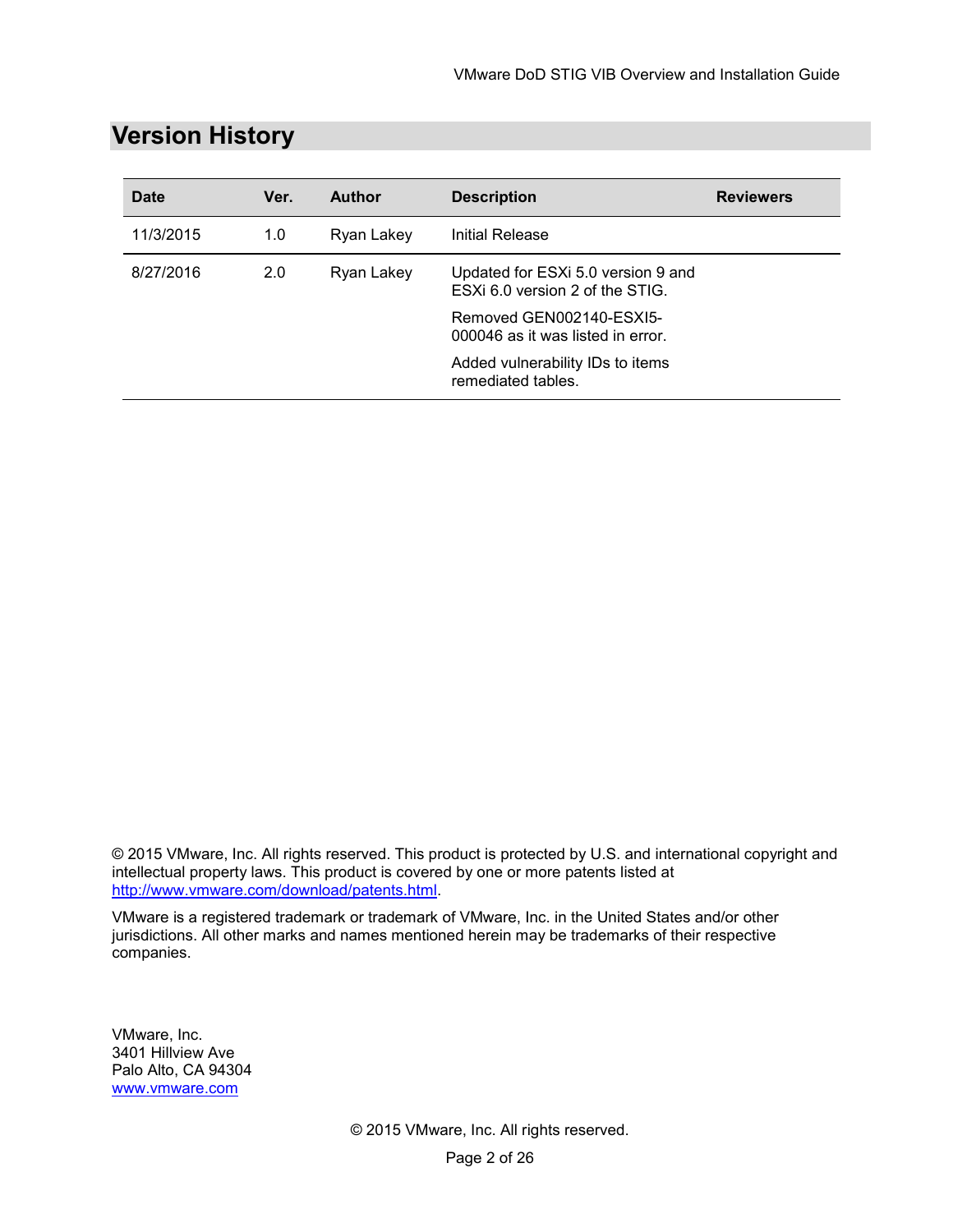# **Contents**

| 1. |     |    |
|----|-----|----|
|    | 1.1 |    |
|    | 1.2 |    |
|    | 1.3 |    |
|    | 1.4 |    |
|    | 1.5 |    |
|    | 16  |    |
|    |     |    |
| 2. |     |    |
|    | 2.1 |    |
|    | 22  |    |
| 3. |     |    |
|    | 3.1 |    |
|    | 3.2 |    |
|    | 3.3 |    |
|    |     |    |
|    |     |    |
|    |     | 16 |

# **List of Figures**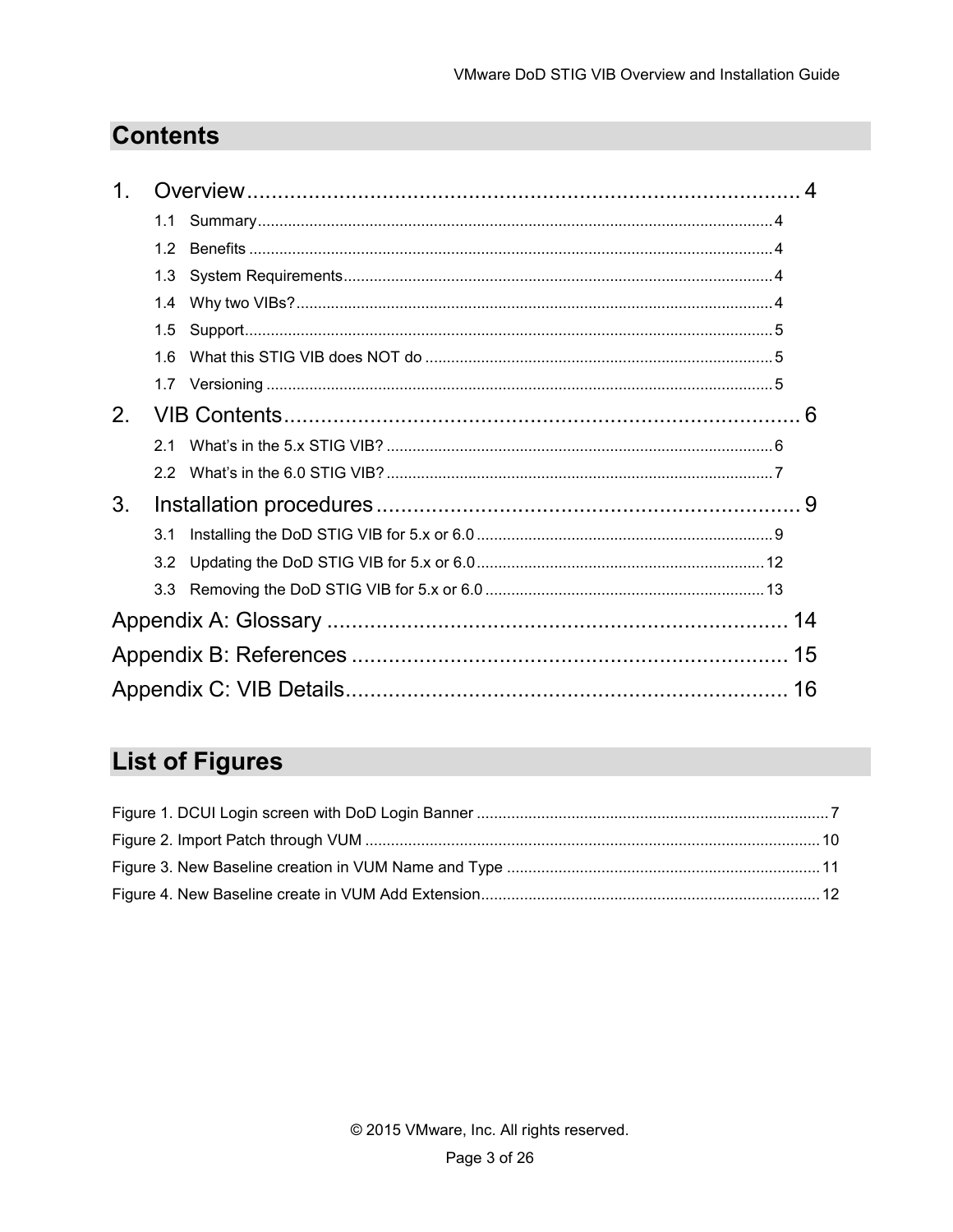# **1. Overview**

# **1.1 Summary**

The DoD Security Technical Implementation Guide (STIG) ESXi VIB is a fling that provides a custom VMware signed ESXi VIB to assist in remediating Defense Information Systems Agency (DISA) STIG controls for ESXi.

This VIB has been developed to help customers rapidly implement the more challenging aspects of the vSphere STIG that must be done in a manual time consuming effort directly on the ESXi hosts, or required complex scripting, or even development of a VIB in house that was not officially signed by VMware and therefore could not be deployed as normal patches would.

The need for a VMware signed VIB is due to the "system" level files that are replaced which cannot be replaced at a "community supported" acceptance level.

# **1.2 Benefits**

The use of the VMware signed STIG VIBs provides customers the following benefits:

- The ability to use vSphere Update Manager (VUM) to quickly deploy the VIB to ESXi hosts where you cannot do this with a customer created VIB.
- The ability to use VUM to quickly check if all ESXi hosts have the STIG VIB installed and therefore also compliance.
- No need to manually replace and copy files directly on each ESXi host in your environment.
- No need to create complex shell scripts that run each time ESXi boots to re-apply settings.

### **1.3 System Requirements**

ESXi 5.x and 6.0 are supported but each have a different set of VIBs as the vSphere 5.0 and 6.0 STIGs have different requirements.

The following VIBs are provided for each ESXi version as follows:

### **ESXi 5.x**

- dod-esxi5-stig-rd
- dod-esxi5-stig-re

### **ESXi 6.0**

- dod-esxi6-stig-rd
- dod-esxi6-stig-re

# **1.4 Why two VIBs?**

Multiple versions of each VIB were created as marked by the "rd" and "re" in the filename. This designation is for root SSH enabled and root SSH disabled. Depending on your organizational policies and whether or not it is possible to join ESXi to Active Directory will dictate which VIB fits your needs.

STIG ID SRG-OS-000109-ESXI5 for 5.0 and STIG ID ESXI-06-000014 for 6.0 requires root logins be disabled via SSH.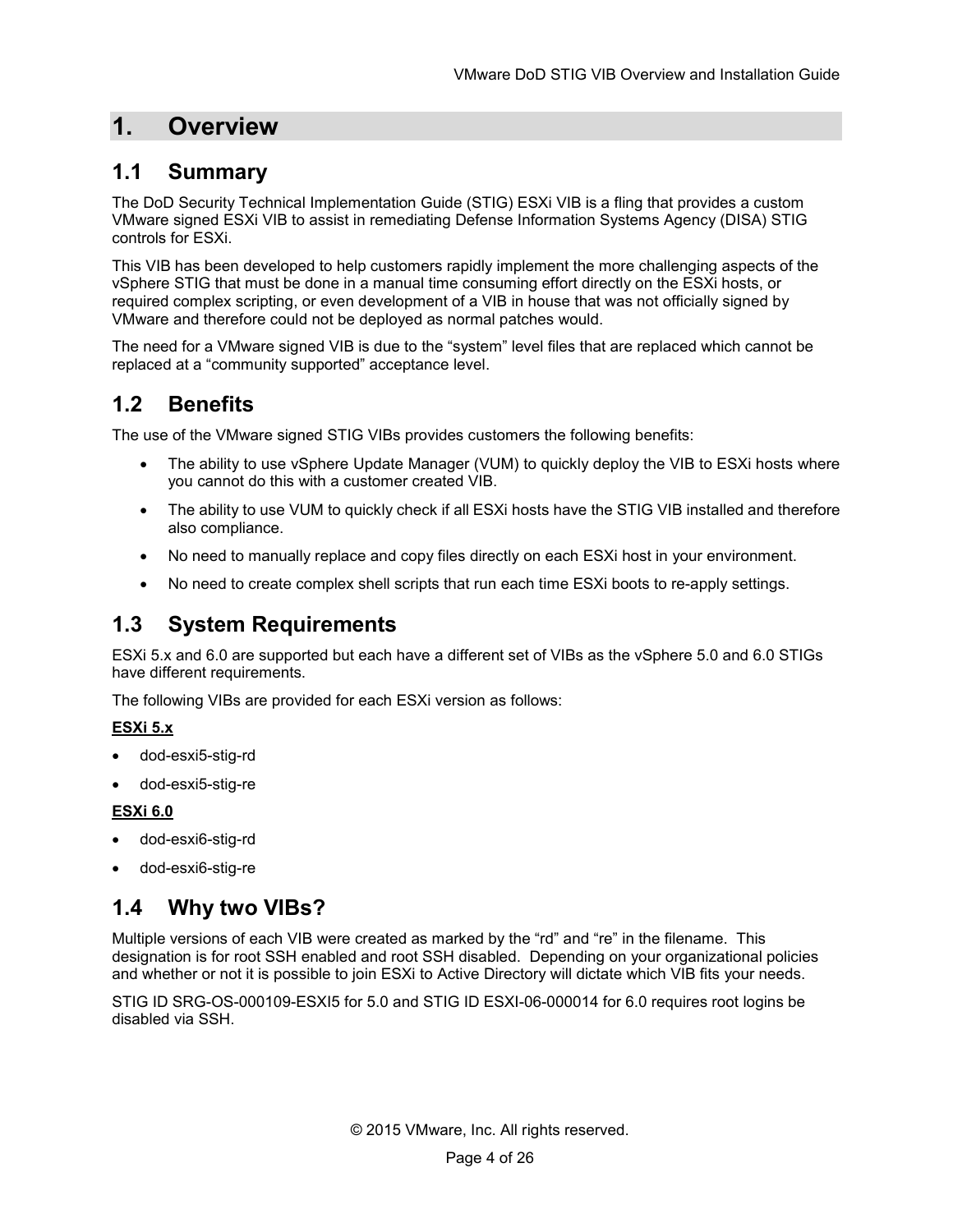# **1.5 Support**

Since these VIBs are released as a fling they are not officially supported by VMware. However they have gone through basic functionality and installation testing.

# **1.6 What this STIG VIB does NOT do**

Installing this STIG VIB will NOT completely remediate your ESXi hosts against the vSphere STIG. Installation only addresses a subset of items found in the STIG that would normally require manual remediation.

# **1.7 Versioning**

The version of the STIG VIB will follow the DISA STIG versioning. For example the current vSphere 5.0 ESXi STIG is release 1 version 8 so the VIB would be version 1.0.8 to match. Any updates to the STIG that warrant a change in the VIB will have its version updated accordingly.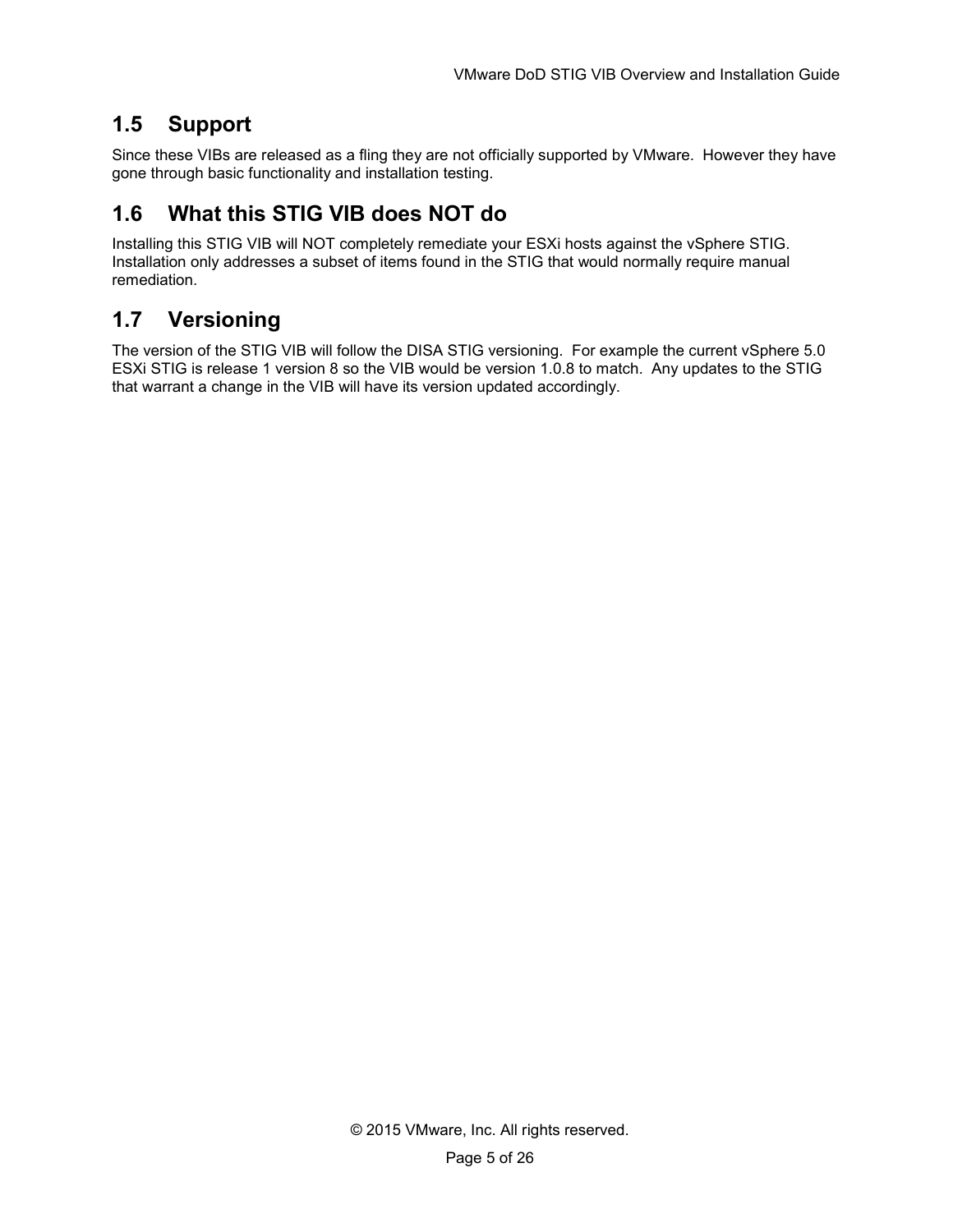# **2. VIB Contents**

### **2.1 What's in the 5.x STIG VIB?**

The 5.x STIG VIB will replace the following files on the ESXi host:

- /etc/issue
	- o Updated to contain the DoD login banner
- /etc/pam.d/passwd
	- o Updated to meet STIG password complexity requirements and policies
- /etc/ssh/sshd\_config
	- o Updated to add necessary SSH daemon settings from the STIG

The 5.x STIG VIB remediates the following STIG IDs:

| <b>STIG ID</b>         | <b>Vuln ID</b>   | <b>Severity</b> |
|------------------------|------------------|-----------------|
| GEN000585-ESXI5-000080 | $V-39263$        | <b>CAT II</b>   |
| GEN000790-ESXI5-000085 | V-39246, V-39418 | <b>CAT II</b>   |
| GEN005515-ESXI5-000100 | $V-39248$        | <b>CAT III</b>  |
| GEN005517-ESXI5-000101 | $V-39250$        | <b>CAT III</b>  |
| GEN005519-ESXI5-000102 | $V-39265$        | CAT II          |
| GEN005528-ESXI5-000106 | $V-39266$        | CAT II          |
| GEN005530-ESXI5-000107 | $V-39267$        | <b>CAT II</b>   |
| GEN005531-ESXI5-000108 | $V-39268$        | <b>CAT II</b>   |
| GEN005536-ESXI5-000110 | $V-39420$        | <b>CAT II</b>   |
| GEN005539-ESXI5-000113 | $V-39285$        | CAT II          |
| SRG-OS-000023-ESXI5    | $V-39394$        | CAT II          |
| SRG-OS-000027-ESXI5    | $V-39253$        | <b>CAT II</b>   |
| SRG-OS-000033-ESXI5    | $V-39411$        | CAT I           |
| SRG-OS-000069-ESXI5    | $V-39255$        | <b>CAT II</b>   |
| SRG-OS-000070-ESXI5    | V-39256, V-39257 | CAT II          |
| SRG-OS-000071-ESXI5    | $V-39258$        | <b>CAT II</b>   |
| SRG-OS-000072-ESXI5    | $V-39259$        | CAT II          |
| SRG-OS-000077-ESXI5    | $V-39261$        | CAT II          |
| SRG-OS-000078-ESXI5    | $V-39262$        | CAT II          |
| SRG-OS-000109-ESXI5    | $V-39391$        | CAT II          |
| SRG-OS-000112-ESXI5    | $V-39412$        | CAT I           |
| SRG-OS-000120-ESXI5    | $V-39260$        | <b>CAT II</b>   |
| SRG-OS-000250-ESXI5    | $V-39415$        | CAT I           |
| SRG-OS-000266-ESXI5    | $V-39416$        | <b>CAT II</b>   |

**Note –** Creation of the /etc/ssh/ssh\_config file is no longer required as of the vSphere ESXi 5.0 Version 1 Release 5 STIG so this file is not included in the VIB as it does not exist by default. If this file does exist in your environment then it must be configured according to the STIG.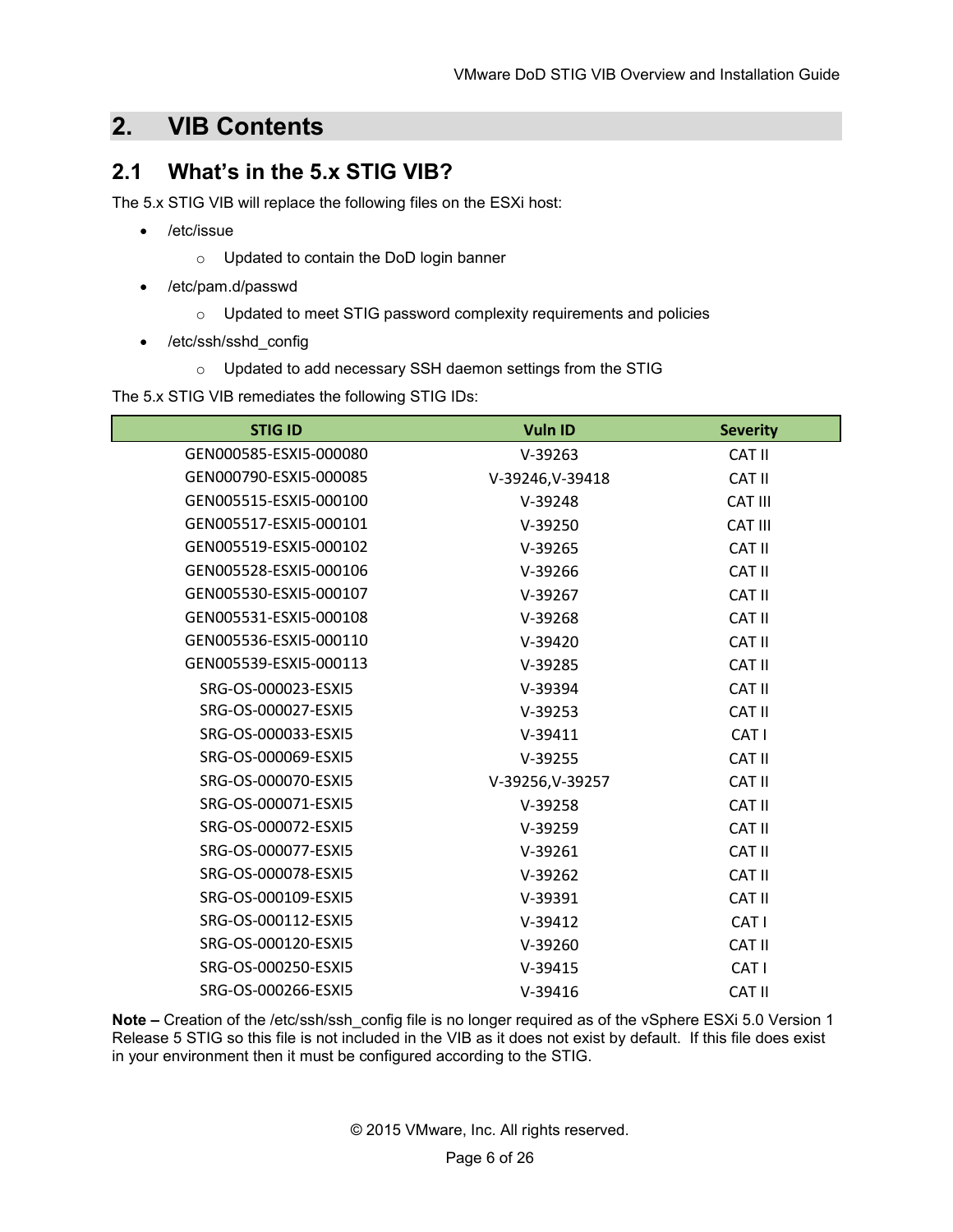# **2.2 What's in the 6.0 STIG VIB?**

The 6.0 STIG VIB will replace the following files on the ESXi host:

- /etc/issue
	- o Updated to contain the DoD login banner
- /etc/pam.d/passwd
	- o Updated to meet STIG password complexity requirements and policies
- /etc/ssh/sshd\_config
	- o Updated to add necessary SSH daemon settings from the STIG
- /etc/vmware/welcome
	- o Updated to add the DoD login banner to the Direct Console UI (DCUI) login screen

#### **Figure 1. DCUI Login screen with DoD Login Banner**

| esxi6-stig2.lab.lakey , 192.168.10.41<br>VMware ESXi 6.0.0 build-2494585<br>4 GB RAM                                                                                                                                                                                                                                                                                                                                 |
|----------------------------------------------------------------------------------------------------------------------------------------------------------------------------------------------------------------------------------------------------------------------------------------------------------------------------------------------------------------------------------------------------------------------|
| You are accessing a U.S. Government (USG) Information System (IS) that is provided for USG-authorized use only. By<br>using this IS (which includes any device attached to this IS), you consent to the following conditions:                                                                                                                                                                                        |
| The USG routinely intercepts and monitors communications on this IS for purposes including, but not limited<br>to, penetration testing, COMSEC monitoring, network operations and defense, personnel misconduct (PM), law<br>enforcement (LE), and counterintelligence (CI) investigations.                                                                                                                          |
| At any time, the USG may inspect and seize data stored on this IS.                                                                                                                                                                                                                                                                                                                                                   |
| Communications using, or data stored on, this IS are not private, are subject to routine monitoring,<br>interception, and search, and may be disclosed or used for any USG-authorized purpose.                                                                                                                                                                                                                       |
| This IS includes security measures (e.g., authentication and access controls) to protect USG interests--not<br>for your personal benefit or privacy.                                                                                                                                                                                                                                                                 |
| Notwithstanding the above, using this IS does not constitute consent to PM, LE or CI investigative searching<br>or monitoring of the content of privileged communications, or work product, related to personal representation<br>or services by attorneys, psychotherapists, or clergy, and their assistants. Such communications and work<br>product are private and confidential. See User Agreement for details. |
|                                                                                                                                                                                                                                                                                                                                                                                                                      |
|                                                                                                                                                                                                                                                                                                                                                                                                                      |
|                                                                                                                                                                                                                                                                                                                                                                                                                      |
|                                                                                                                                                                                                                                                                                                                                                                                                                      |
|                                                                                                                                                                                                                                                                                                                                                                                                                      |
| <f2> Accept Conditions and Customize System / View Logs<br/><f12> Accept Conditions and Shut Down/Restart</f12></f2>                                                                                                                                                                                                                                                                                                 |

#### The 6.0 STIG VIB remediates the following STIG IDs:

| <b>STIG ID</b> | <b>Vuln ID</b> | <b>Severity</b> |
|----------------|----------------|-----------------|
| ESXI-06-000007 | V-63183        | CAT II          |
| ESXI-06-000008 | $V - 63185$    | CAT II          |
| ESXI-06-000009 | $V - 63187$    | CAT II          |
| ESXI-06-000010 | $V - 63189$    | CAT II          |

© 2015 VMware, Inc. All rights reserved.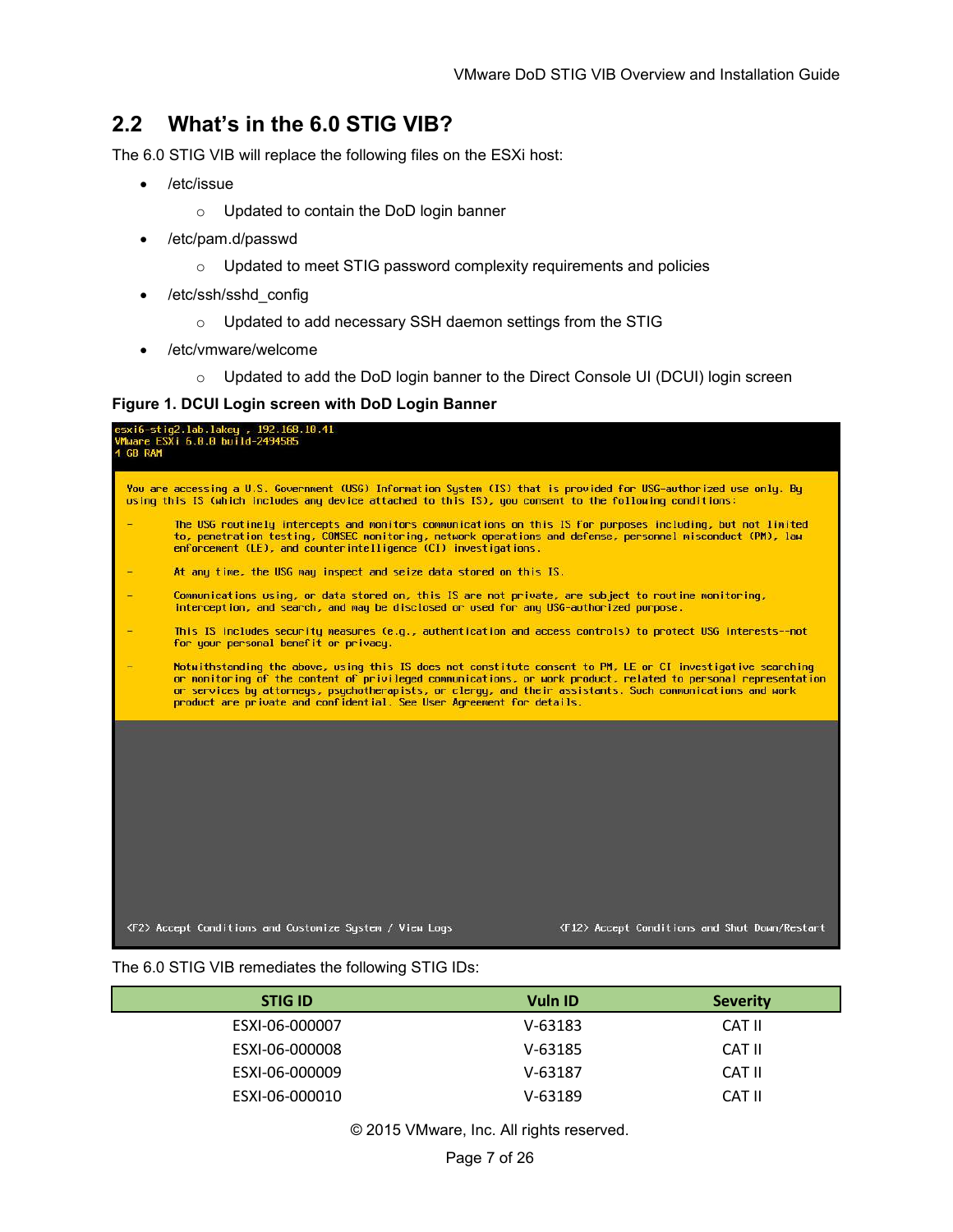| <b>STIG ID</b> | Vuln ID   | <b>Severity</b> |
|----------------|-----------|-----------------|
| ESXI-06-000011 | $V-63191$ | CAT I           |
| ESXI-06-000012 | $V-63193$ | CAT II          |
| ESXI-06-000013 | $V-63195$ | <b>CAT II</b>   |
| ESXI-06-000014 | $V-63197$ | CAT III         |
| ESXI-06-000015 | $V-63199$ | CAT I           |
| ESXI-06-000016 | $V-63201$ | <b>CAT II</b>   |
| ESXI-06-000017 | $V-63203$ | <b>CAT II</b>   |
| ESXI-06-000018 | $V-63205$ | CAT III         |
| ESXI-06-000019 | $V-63207$ | CAT III         |
| ESXI-06-000020 | $V-63209$ | <b>CAT II</b>   |
| ESXI-06-000021 | $V-63211$ | <b>CAT II</b>   |
| ESXI-06-000022 | $V-63213$ | CAT III         |
| ESXI-06-000023 | $V-63215$ | <b>CAT II</b>   |
| ESXI-06-000024 | $V-63217$ | <b>CAT II</b>   |
| ESXI-06-000025 | $V-63219$ | <b>CAT II</b>   |
| ESXI-06-000026 | $V-63221$ | CAT III         |
| ESXI-06-000027 | $V-63223$ | <b>CAT III</b>  |
| ESXI-06-000028 | $V-63225$ | <b>CAT II</b>   |
| ESXI-06-000031 | $V-63231$ | <b>CAT II</b>   |
| ESXI-06-000032 | $V-63233$ | <b>CAT II</b>   |
| ESXI-06-000033 | $V-63235$ | <b>CAT II</b>   |
| ESXI-06-100007 | $V-63485$ | <b>CAT II</b>   |
| ESXI-06-100010 | $V-63501$ | <b>CAT II</b>   |
| ESXI-06-100031 | $V-63531$ | <b>CAT II</b>   |
| ESXI-06-200031 | $V-63867$ | <b>CAT II</b>   |
| ESXI-06-300031 | $V-63905$ | <b>CAT II</b>   |
| ESXI-06-400031 | $V-63919$ | <b>CAT II</b>   |
| ESXI-06-500031 | $V-63923$ | <b>CAT II</b>   |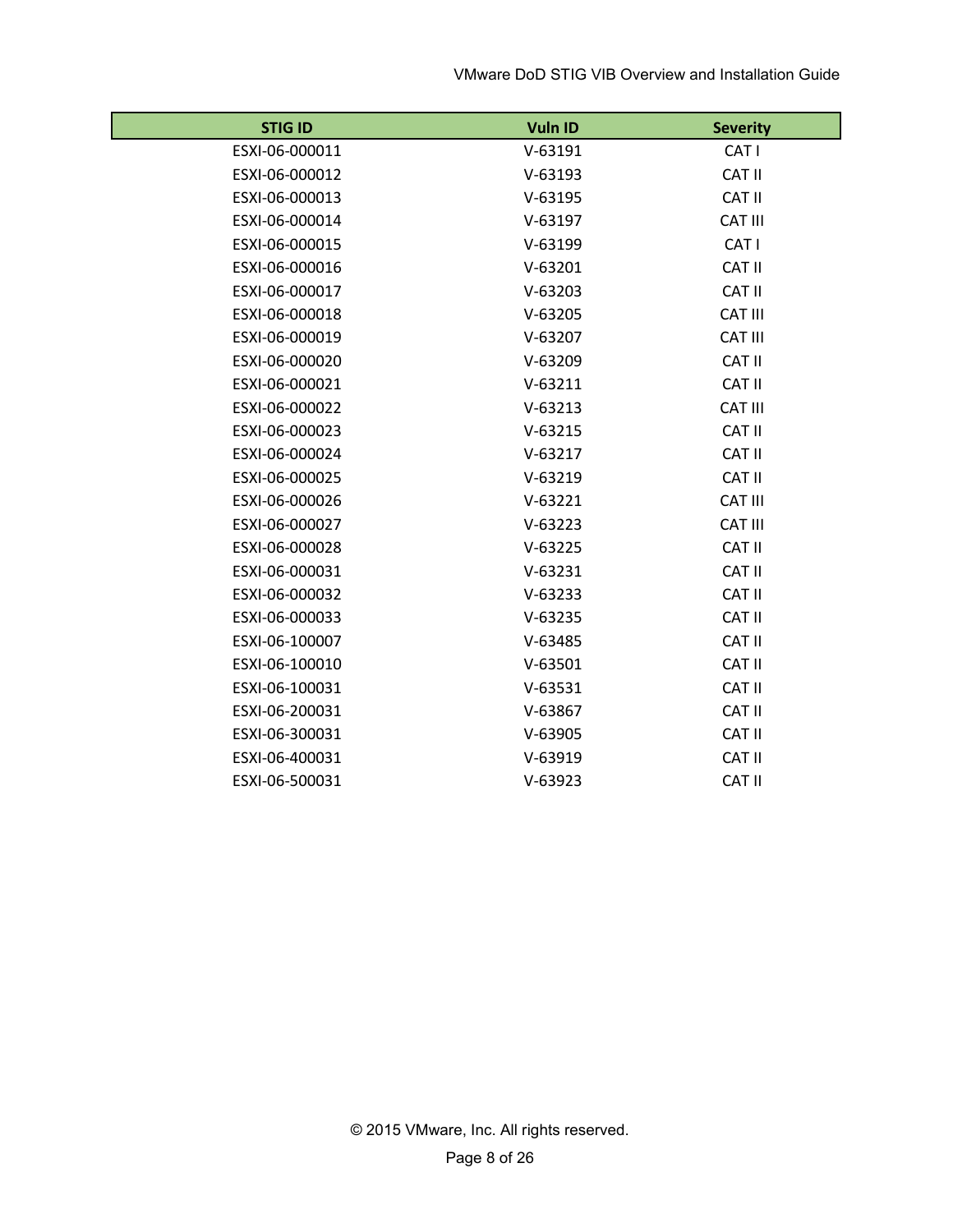# **3. Installation procedures**

# **3.1 Installing the DoD STIG VIB for 5.x or 6.0**

### **3.1.1 Manual Installation**

To install a VIB manually you will have to copy the installation file locally to the host or to a datastore which the host has access too. You can do this via the datastore browser or with a scp client like WinSCP.

Once you have the file copied, follow these steps:

- 1. Enable SSH or the local shell on your ESXi host.
- 2. Login to the host as root or equivalent.
- 3. Execute the following command to install:

esxcli software vib install -v <path to VIB>

**Note** – Maintenance mode and a reboot is not required to complete the installation.

4. To verify the installation you can execute the following command:

esxcli software vib list | more 

### **3.1.2 Installation with vSphere Update Manager**

The STIG VIB can also be deployed through VUM to make installation and compliance checking easier in large environments.

To deploy through VUM, follow these steps:

1. Login to the vSphere client and navigate to Update Manager.

**Note** – These steps can be performed through the vSphere Web Client as of 6.0 Update 1.

- 2. Go to the patch repository tab and select Import Patches.
- 3. Browse to the offline bundle zip file of the STIG VIB and click next to import.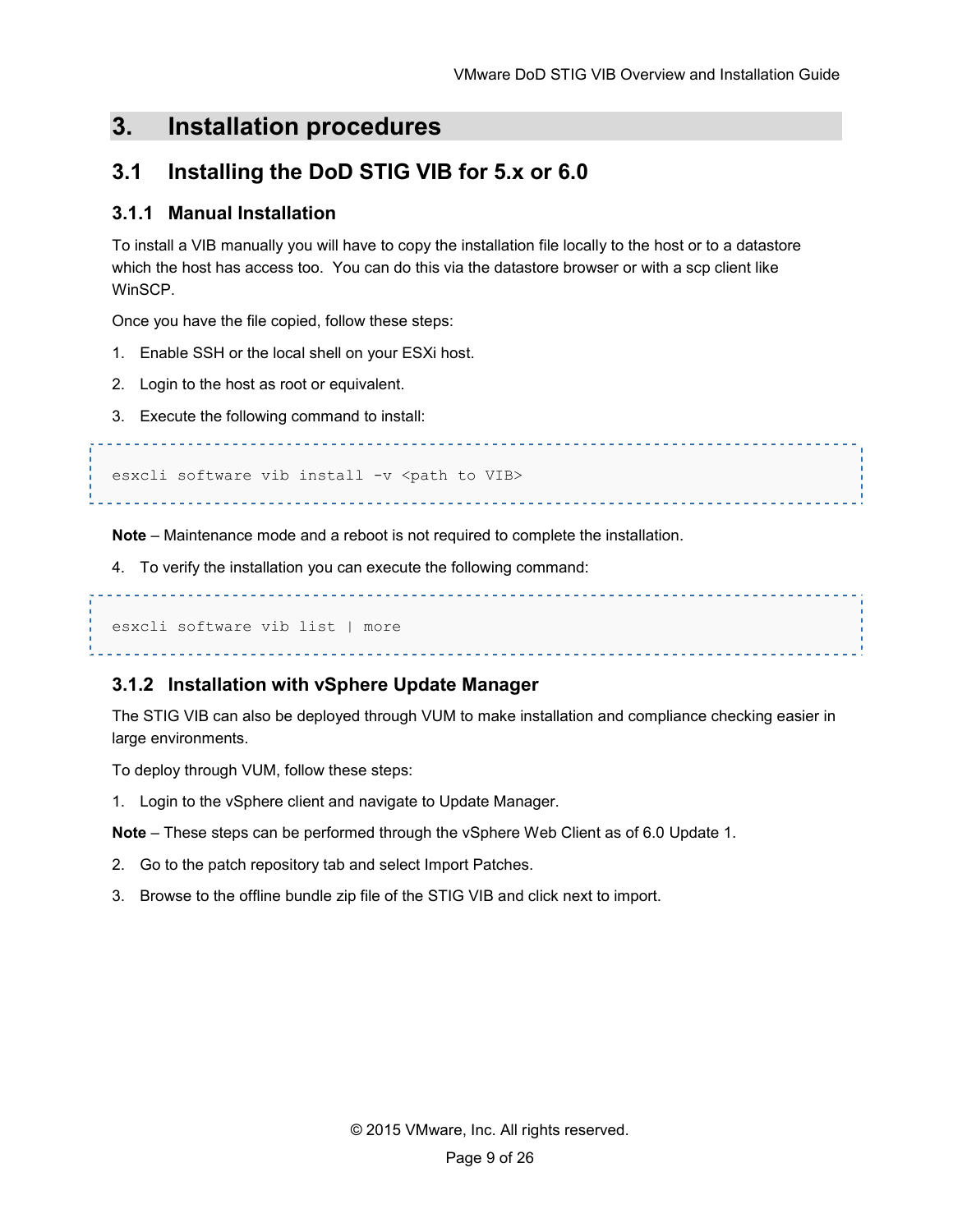| Update Manager Administration for vcenterwin.lab.lakey                                                                                                                                                                                                         |                                                                                            |                                                                                                       |                                      |                        |                                                                                                         |                                                 |                                                    |                                                                                                                                                                                                                                                                                                                                                                                      |                                                                                                                                                                                              |
|----------------------------------------------------------------------------------------------------------------------------------------------------------------------------------------------------------------------------------------------------------------|--------------------------------------------------------------------------------------------|-------------------------------------------------------------------------------------------------------|--------------------------------------|------------------------|---------------------------------------------------------------------------------------------------------|-------------------------------------------------|----------------------------------------------------|--------------------------------------------------------------------------------------------------------------------------------------------------------------------------------------------------------------------------------------------------------------------------------------------------------------------------------------------------------------------------------------|----------------------------------------------------------------------------------------------------------------------------------------------------------------------------------------------|
| Configuration<br>Baselines and Groups                                                                                                                                                                                                                          | Notifications<br><b>Events</b>                                                             | Patch Repository ESXi Images                                                                          |                                      | VA Upgrades            |                                                                                                         |                                                 |                                                    |                                                                                                                                                                                                                                                                                                                                                                                      |                                                                                                                                                                                              |
|                                                                                                                                                                                                                                                                |                                                                                            |                                                                                                       |                                      |                        | Patch Name, Product, Release Date, Type, Severity, Category, Impact, Vendor or Patch ID contains: +     |                                                 | Advanced Clear                                     |                                                                                                                                                                                                                                                                                                                                                                                      | Import Patches Compliance View                                                                                                                                                               |
| Patch Name                                                                                                                                                                                                                                                     | / Product                                                                                  | Release Date                                                                                          | Type                                 | Severity               | Category                                                                                                | Impact                                          | Vendor                                             | Patch ID                                                                                                                                                                                                                                                                                                                                                                             | Baselines<br>$\blacktriangle$                                                                                                                                                                |
| Cisco Nexus 1000V 4.2(1)SV1(5.1)<br>Cisco Nexus 1000V 4.2(1)SV1(F-2)<br>Cisco Nexus 1000V 4.2(1)SV1( Tal Import Patches                                                                                                                                        |                                                                                            | embeddedEsx 5.0.0 2/14/2012 10:00:5 Host Extension<br>development of a distance and                   | <b>Lineh Futunaise</b>               | Important<br>الممتعتيت | Enhancement<br>Danaftin<br>$-$                                                                          | Maintenance Mode(<br>Mainhamanna Madal<br>$= 0$ | $\Sigma$                                           | Cisco Systems, Inc. VEM500-201201 Add to baseline<br>Cinner Systems, Inc. VEM510-201208 Add to baseline<br>wstems, Inc. VEM500-201212 Add to baseline                                                                                                                                                                                                                                |                                                                                                                                                                                              |
| Cisco Nexus 1000V 4.2(1)SV10<br>Cisco Nexus 1000V 4.2(1)SV2(<br>Cisco Nexus 1000V 4.2(1) 5V20<br>Cisco Nexus 1000V 4.2(1) SV20                                                                                                                                 | <b>Select Patches File</b><br>Select a .zip file containing the patches you want to import |                                                                                                       |                                      |                        |                                                                                                         |                                                 |                                                    | lystems, Inc. VEM510-201212 Add to baseline<br>vstems, Inc. VEM510-201210 Add to baseline<br>lystems, Inc. VEM500-201210 Add to baseline<br>vstems, Inc. VEM500-201301 Add to baseline                                                                                                                                                                                               |                                                                                                                                                                                              |
| Cisco Nexus 1000V 4.2(1)5V20<br>Cisco Nexus 1000V 4.2(1)SV2(<br>Cisco Nexus 1000V 4.2(1)SV2(<br>Cisco Nexus 1000V 4.2(1)SV2(<br>Cisco Nexus 1000V 4.2(1)SV2(<br>Cisco Nexus 1000V 4.2(1)5V2(<br>Cisco Nexus 1000V 4.2(1) SV2(<br>Cisco Nexus 1000V 4.2(1) 5V2( | <b>Select Patches File</b><br>Upload File<br>Confirm Import                                | Select a ,zip file containing the patches you want to import in the repository.<br>Patches .zip file: | 5x-rd-offline-bundle-5.x-3210085.zip |                        | Click the Next button to start the file upload. The upload might take several minutes to complete. Keep | Browse                                          |                                                    | lystems. Inc. VEM510-201301 Add to baseline<br>lystems, Inc. VEM510-201306 Add to baseline<br>lystems, Inc. VEM500-201306 Add to baseline<br>lystems, Inc. VEM550-201308 Add to baseline<br>lystems, Inc. VEM550-201309 Add to baseline<br>lystems. Inc. VEM500-201309 Add to baseline<br>lystems, Inc. VEM510-201309 Add to baseline<br>lystems, Inc. VEM500-201401 Add to baseline | $\blacktriangledown$                                                                                                                                                                         |
| <b>Recent Tasks</b>                                                                                                                                                                                                                                            |                                                                                            | the wizard open until the upload completes.                                                           |                                      |                        |                                                                                                         |                                                 | et or Status contains: *                           |                                                                                                                                                                                                                                                                                                                                                                                      | Clear                                                                                                                                                                                        |
| Name<br>幻<br>Check<br>জী<br>Install<br>Đ<br>Remediate entity<br>幻<br>Check<br>४<br>Install<br>ะ<br>Remediate entity<br>€<br>Check new notifications                                                                                                            | Help                                                                                       |                                                                                                       |                                      |                        | $<$ Back                                                                                                | Next<br>Cancel                                  | Initiated by<br>LAB\rlakev<br>LAB\rlakey<br>$-1.1$ | com.vmware.vcIntegrity<br>com.vmware.vcIntegrity<br>com.vmware.vcIntegrity<br>com.vmware.vcIntegrity<br>VMware vSphere Update Ma                                                                                                                                                                                                                                                     | Requested Start Time<br>11/4/2015 5:36:51 PM<br>11/4/2015 5:36:29 PM<br>11/4/2015 5:36:12 PM<br>11/4/2015 5:32:29 PM<br>11/4/2015 5:32:15 PM<br>11/4/2015 5:31:52 PM<br>11/4/2015 5:30:01 PM |

#### **Figure 2. Import Patch through VUM**

- 4. Next create a baseline that will include the patch that can then be attached to hosts.
- 5. Go to the Baselines and Groups tab and under Baselines click create.
- 6. Enter a name and select Host Extension for the type and click next.
- 7. Add the DoD ESXi STIG VIB to the baseline and click next to finish.
- 8. You can then attach the baseline to hosts and perform a scan to check compliance and then perform installations. Alternatively you can create a baseline group to include the newly created baseline in.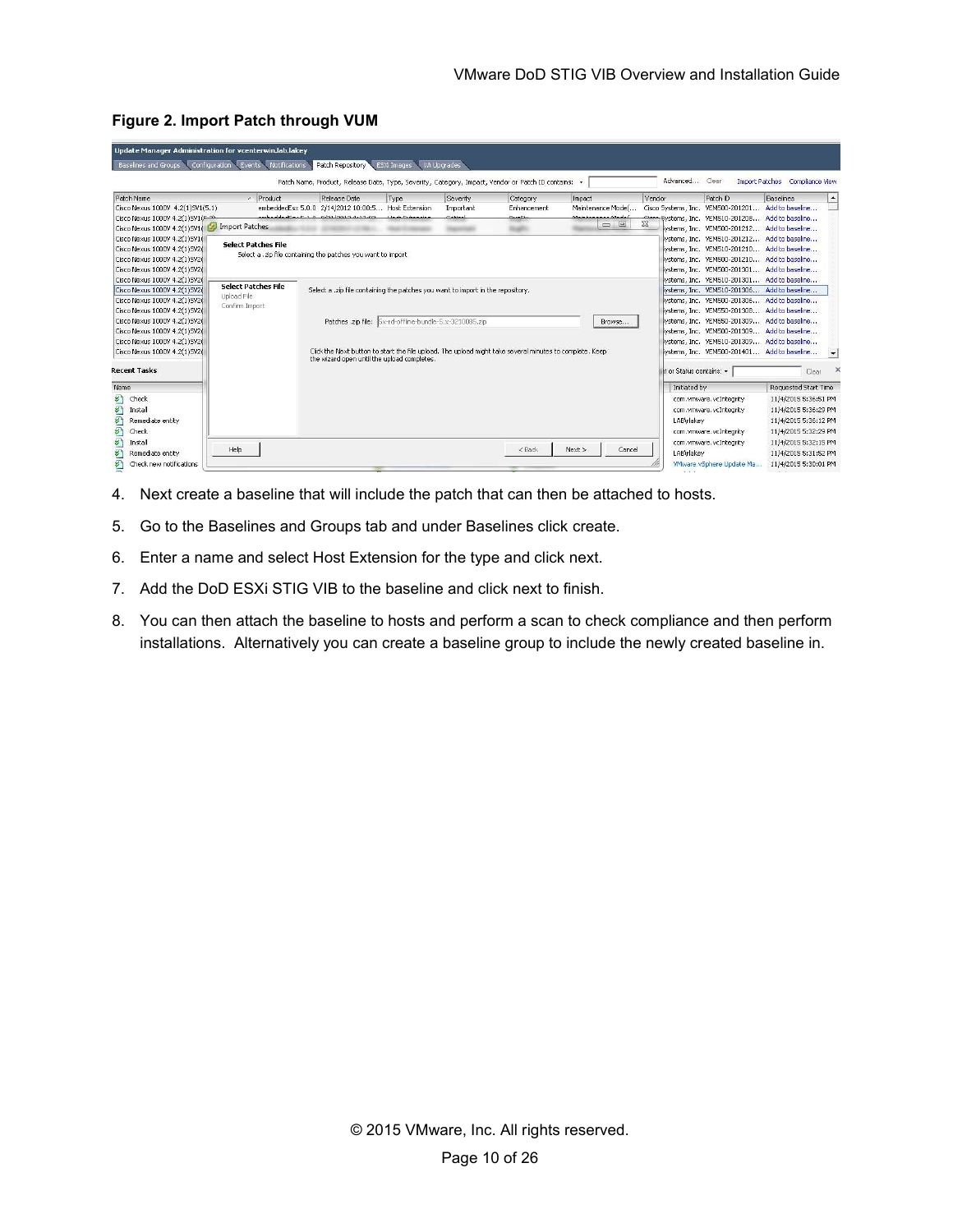| <b>Baseline Name and Type</b><br>Enter a unique name and select the baseline type. |                                                                                                            |                                                                                                                                                                                                                                                           |  |
|------------------------------------------------------------------------------------|------------------------------------------------------------------------------------------------------------|-----------------------------------------------------------------------------------------------------------------------------------------------------------------------------------------------------------------------------------------------------------|--|
| <b>Baseline Name and Type</b><br>Extensions<br>Ready to Complete                   | Baseline Name and Description<br>Name:<br>Description:                                                     | DoD STIG                                                                                                                                                                                                                                                  |  |
|                                                                                    | Baseline Type<br><b>Host Baselines</b><br>C Host Patch<br><b>G</b> Host Extension<br><b>C</b> Host Upgrade | <b>VA Baselines</b><br>C VA Upgrade                                                                                                                                                                                                                       |  |
|                                                                                    |                                                                                                            | Host Extension baselines contain extensions (additional software) to apply to a host or set of<br>hosts, Extensions will be installed on hosts that do not have such software installed and patched<br>on hosts that already have the software installed. |  |

**Figure 3. New Baseline creation in VUM Name and Type**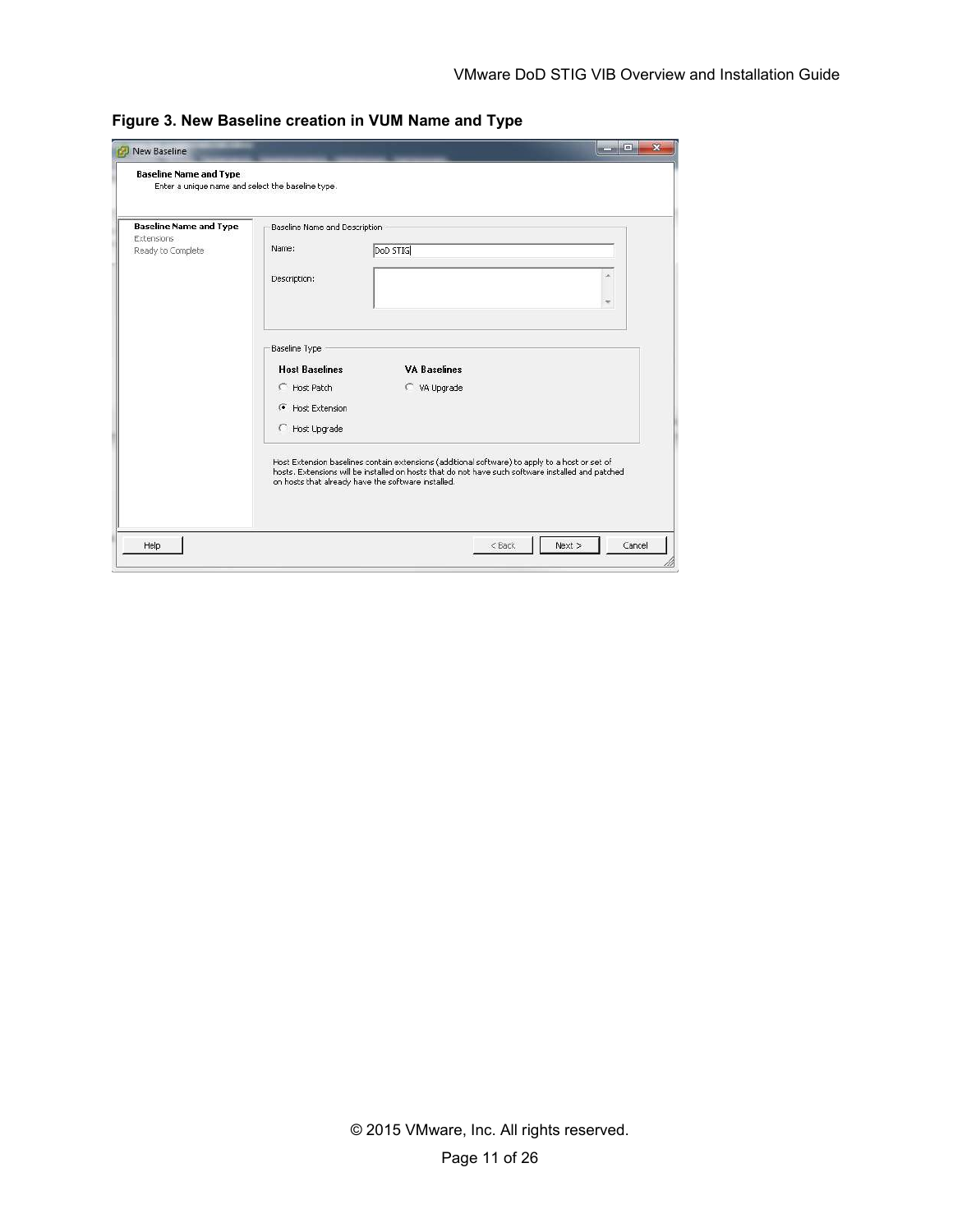**Figure 4. New Baseline create in VUM Add Extension**

| Baseline Name and Type<br><b>Extensions</b><br>Ready to Complete. | There are 23 extensions in the repository. Select the extensions for this baseline. Double-click an extension for<br>details.<br>(Showing 1 of 23) Patch Name, Product or Type conta . dod esxi |         |                                                                        |      |          |          | Advanced Clear |        |
|-------------------------------------------------------------------|-------------------------------------------------------------------------------------------------------------------------------------------------------------------------------------------------|---------|------------------------------------------------------------------------|------|----------|----------|----------------|--------|
|                                                                   | Patch Name                                                                                                                                                                                      | Product | Release Date                                                           | Type |          | Severity | Category       | Imp    |
|                                                                   | ۰                                                                                                                                                                                               |         | DoD ESXi 5.x STIG VI embeddedEsx  11/4/2015 4:00:0 Host Exte Important |      |          |          | Other          |        |
|                                                                   |                                                                                                                                                                                                 |         |                                                                        |      |          |          |                |        |
|                                                                   | $\left  \cdot \right $                                                                                                                                                                          |         |                                                                        |      |          |          |                |        |
|                                                                   | Extensions to Add                                                                                                                                                                               |         |                                                                        |      |          |          |                | ×      |
|                                                                   | Patch Name                                                                                                                                                                                      | Product | Release Date                                                           | Type | Severity |          | Category       | Impact |
|                                                                   | DoD ESXi 5.x STIG VI                                                                                                                                                                            |         | embeddedEsx 11/4/2015 4:00: Host Ext Important                         |      |          | Other    |                |        |

### **3.1.3 Installation with PowerCLI**

Another alternative for installation is through PowerCLI. Although outside the scope of this document use of the Get-ESXCli command could be used for installation through scripting.

### **3.2 Updating the DoD STIG VIB for 5.x or 6.0**

### **3.2.1 Manual updates**

Should an updated version of the STIG VIB be released as DISA updates the STIGs you may need to update your ESXi hosts. To update a VIB manually you will have to copy the installation file locally to the host or to a datastore which the host has access too. You can do this via the datastore browser or with a scp client like WinSCP.

Once you have the file copied, follow these steps:

- 1. Enable SSH or the local shell on your ESXi host.
- 2. Login to the host as root or equivalent.
- 3. Execute the following command to update:

```
esxcli software vib update -v <path to VIB>
```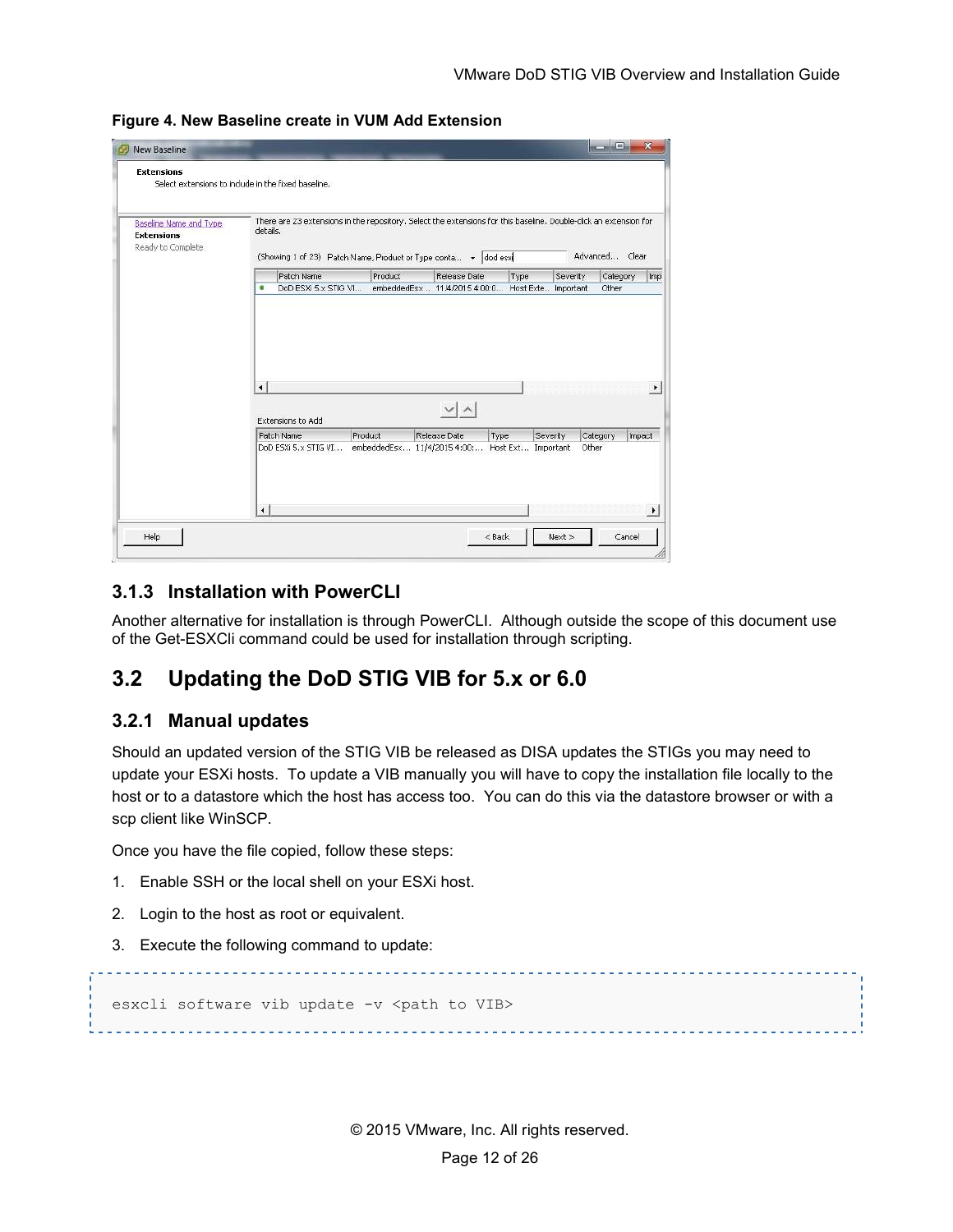### **3.2.2 Updates with VUM**

Updates with VUM will follow the same procedures as a new install. VUM will detect the newly imported patch as a newer version once it is added to a baseline and hosts are scanned.

### **3.3 Removing the DoD STIG VIB for 5.x or 6.0**

### **3.3.1 Manual removal**

If removal of the STIG VIB is needed it can be done by following these steps:

- 1. Enable SSH or the local shell on your ESXi host.
- 2. Login to the host as root or equivalent.
- 3. Execute the following command to update:

```
esxcli software vib remove -n <name to VIB>
```
4. Reboot the host to complete the removal.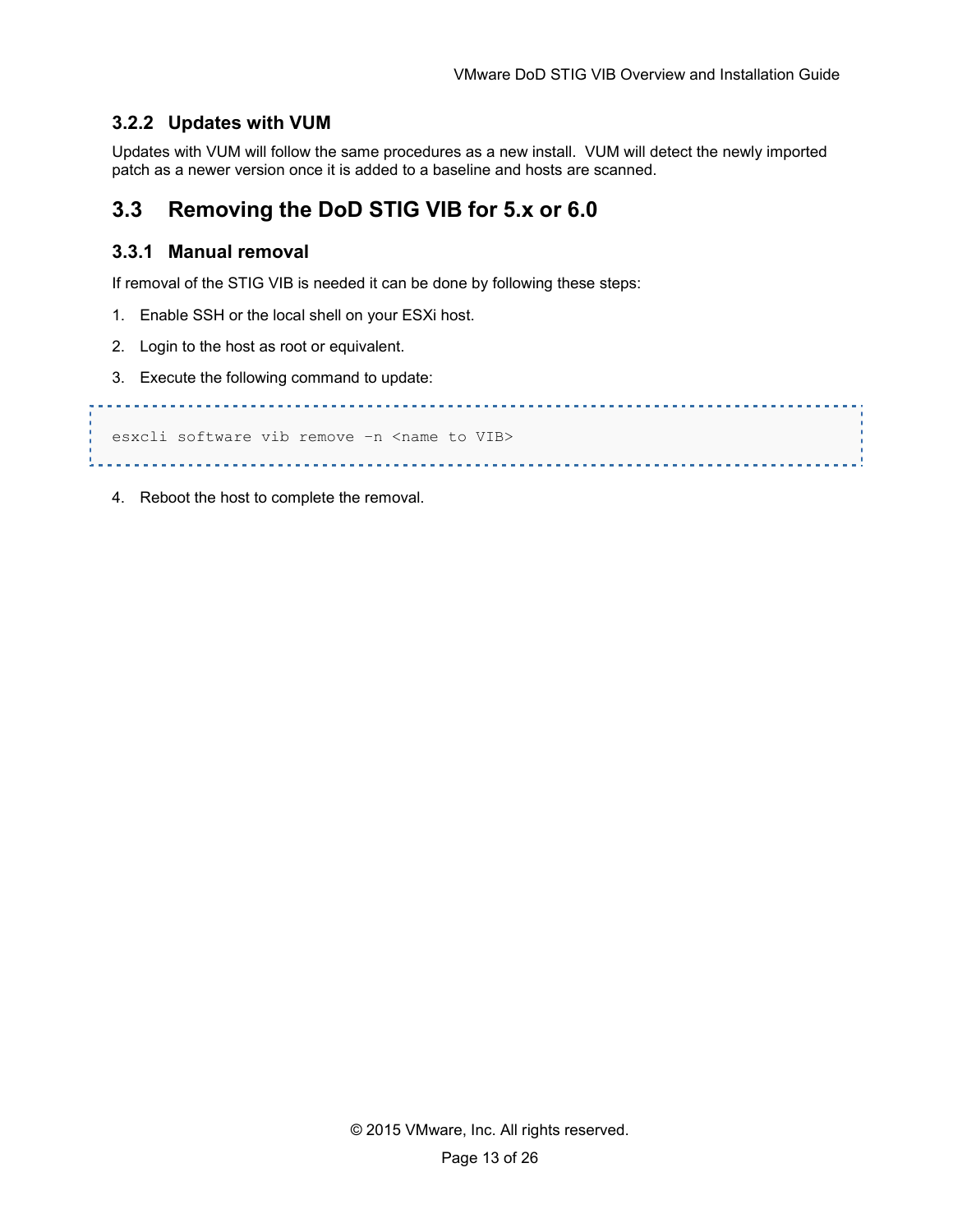# **Appendix A: Glossary**

- **DoD** Department of Defense
- **DISA** Defense Information Systems Agency
- **STIG** Security Technical Implementation Guide
- **VIB** vSphere Installation Bundle
- **VUM** vSphere Update Manager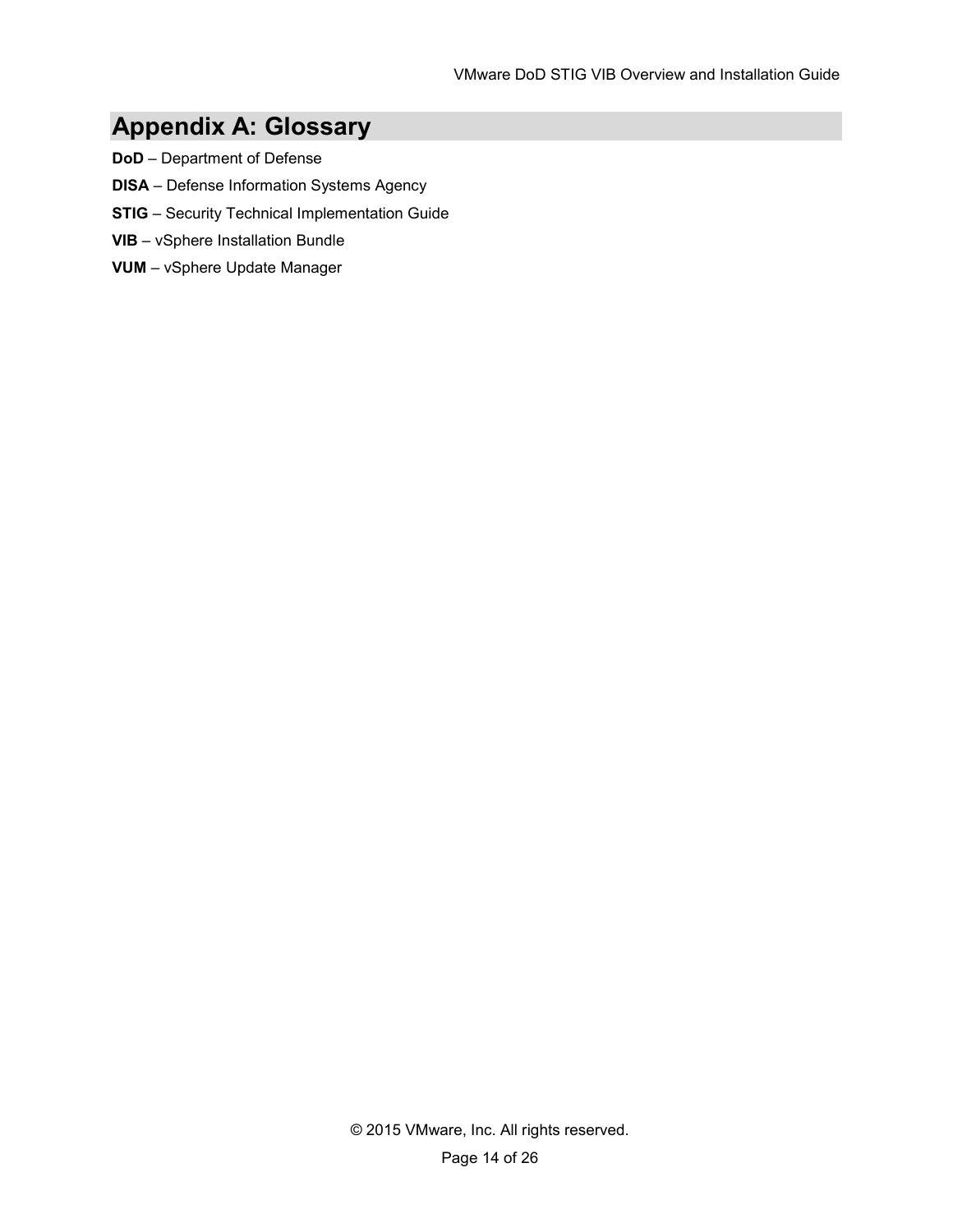# **Appendix B: References**

**DISA vSphere STIGs** - http://iase.disa.mil/stigs/os/virtualization/Pages/index.aspx

**VMware DoD STIG VIB Fling** – https://labs.vmware.com/flings/dod-security-technical-implementationguidestig-esxi-vib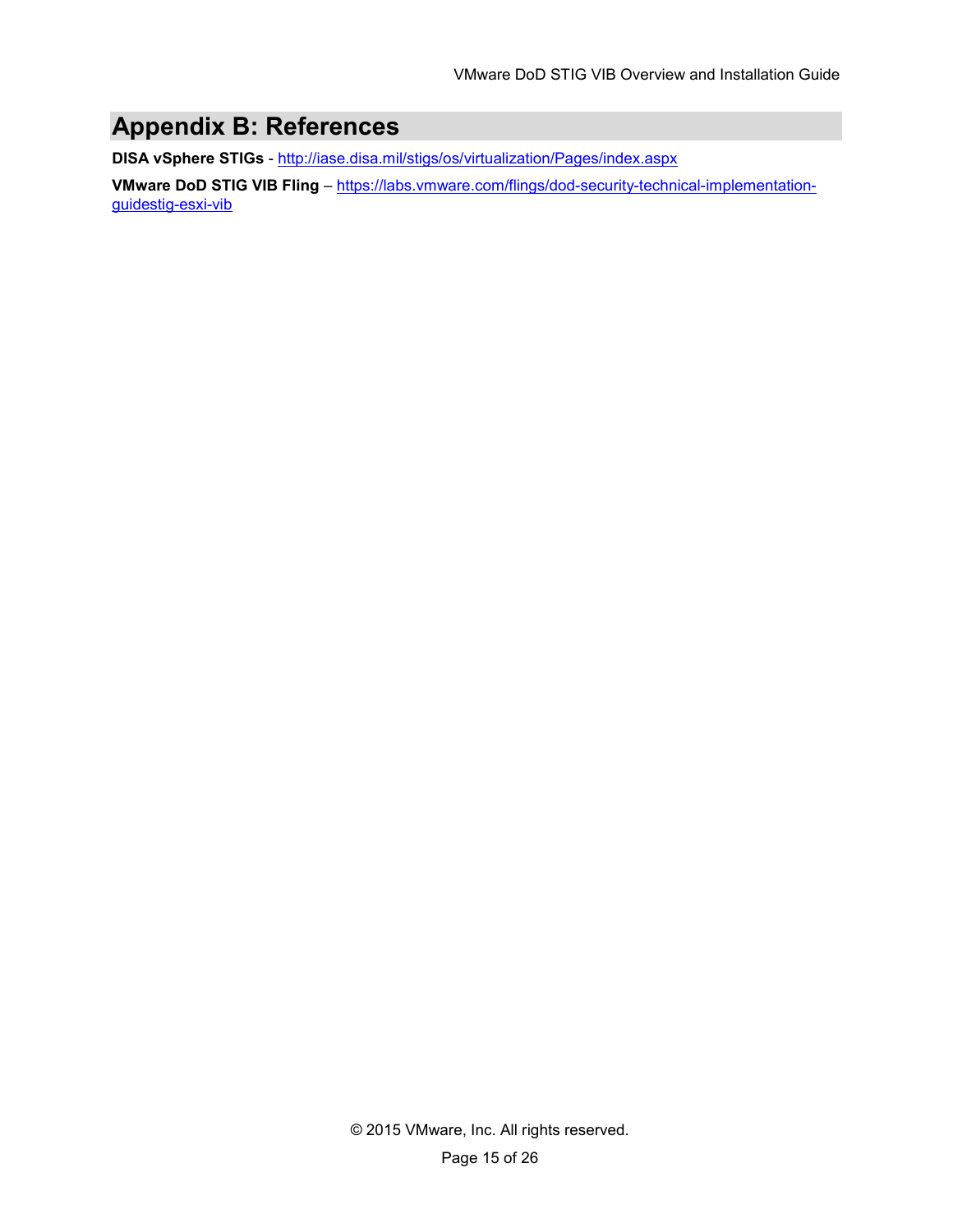# **Appendix C: VIB Details**

#### **5.x File Contents**

#### **/etc/issue**

You are accessing a U.S. Government (USG) Information System (IS) that is provided for USG-authorized use only. By using this IS (which includes any device attached to this IS), you consent to the following conditions: -The USG routinely intercepts and monitors communications on this IS for purposes including, but not limited to, penetration testing, COMSEC monitoring, network operations and defense, personnel misconduct (PM), law enforcement (LE), and counterintelligence (CI) investigations. -At any time, the USG may inspect and seize data stored on this IS. -Communications using, or data stored on, this IS are not private, are subject to routine monitoring, interception, and search, and may be disclosed or used for any USG-authorized purpose. -This IS includes security measures (e.g., authentication and access controls) to protect USG interests--not for your personal benefit or privacy. -Notwithstanding the above, using this IS does not constitute consent to PM, LE or CI investigative searching or monitoring of the content of privileged communications, or work product, related to personal representation or services by attorneys, psychotherapists, or clergy, and their assistants. Such communications and work product are private and confidential. See User Agreement for details.

#### **/etc/pam.d/passwd**

```
#%PAM-1.0
```
password requisite /lib/security/\$ISA/pam\_passwdqc.so similar=deny retry=3 min=disabled,disabled,disabled,disabled,14

password sufficient /lib/security/\$ISA/pam\_unix.so use\_authtok nullok shadow sha512 remember=5

password required /lib/security/\$ISA/pam\_deny.so

#### **/etc/ssh/sshd\_config**

**Note** – Root disabled VIB will have PermitRootLogin no instead of yes

# running from inetd

. . . . . . . . . . . . . . . .

© 2015 VMware, Inc. All rights reserved.

. . . . . . . . . . . . . . .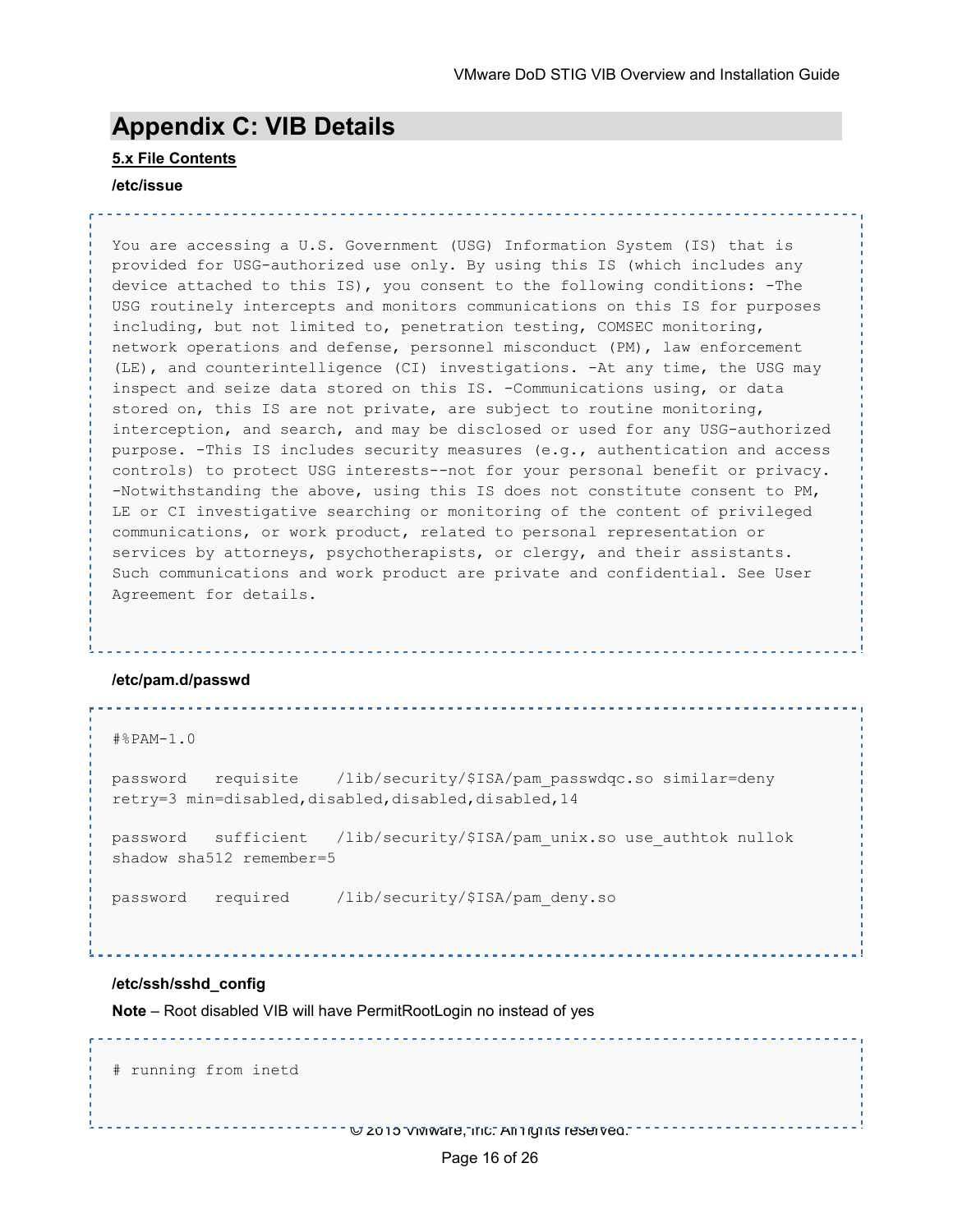```
# Port 2200
HostKey /etc/ssh/ssh_host_rsa_key
HostKey /etc/ssh/ssh_host_dsa_key
UsePrivilegeSeparation no
SyslogFacility auth
LogLevel info
PrintMotd yes
PrintLastLog no
TCPKeepAlive yes
Ciphers aes128-ctr,aes192-ctr,aes256-ctr
UsePAM yes
# only use PAM challenge-response (keyboard-interactive)
PasswordAuthentication no
Subsystem sftp /usr/lib/vmware/openssh/bin/sftp-server -f LOCAL5 -l INFO
AuthorizedKeysFile /etc/ssh/keys-%u/authorized_keys
# Timeout value of 10 mins. The default value of ClientAliveCountMax is 3.
```
© 2015 VMware, Inc. All rights reserved.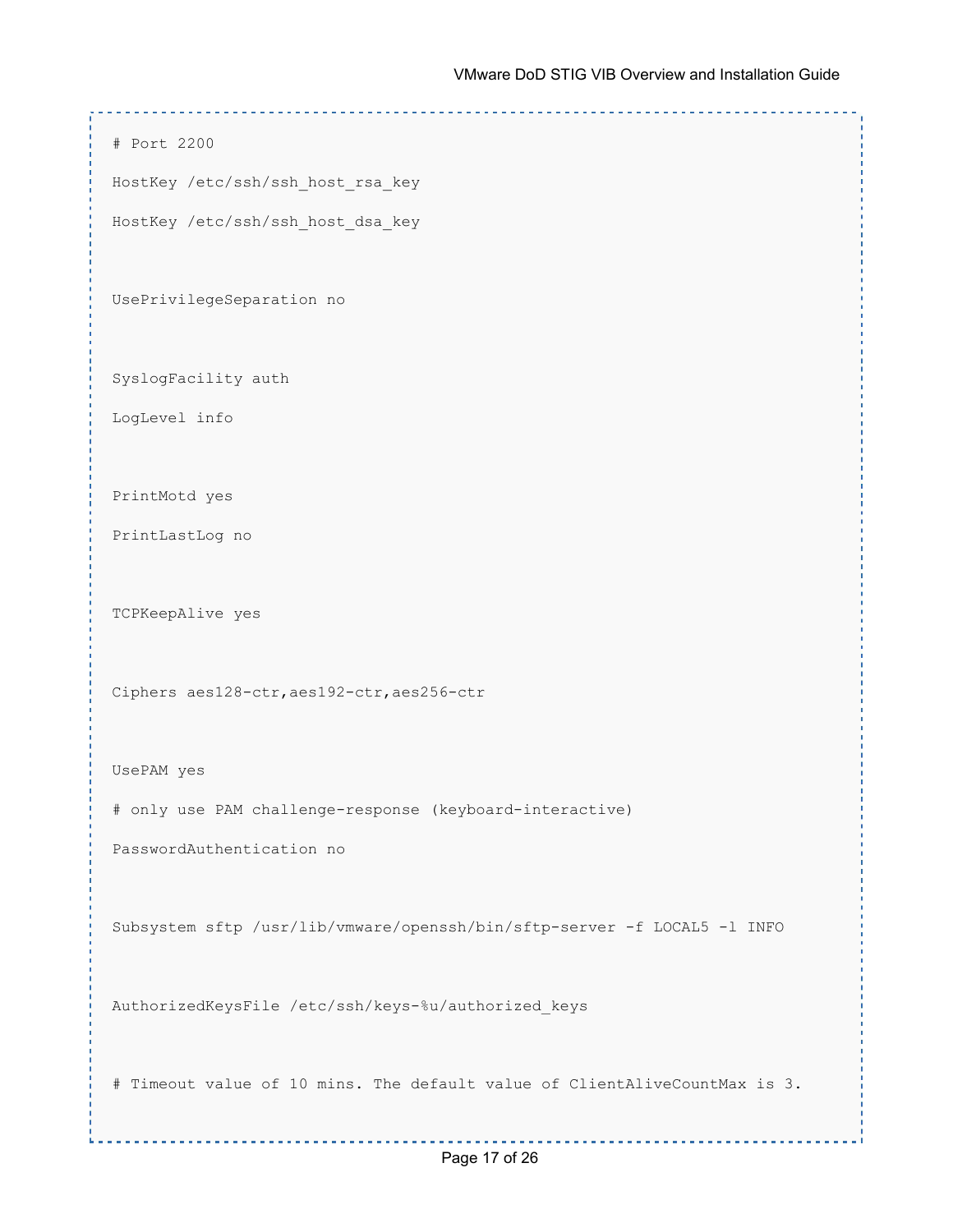```
# Hence, we get a 3 \times 200 = 600 seconds timeout if the client has been
# unresponsive.
ClientAliveInterval 200
# sshd(8) will refuse connection attempts with a probability of "rate/100"
# (30%) if there are currently "start" (10) unauthenticated connections. The
# probability increases linearly and all connection attempts are refused if 
the
# number of unauthenticated connections reaches "full" (100)
MaxStartups 10:30:100
# STIG Customization
#SRG-OS-000109-ESXI5
PermitRootLogin yes
#SRG-OS-000023-ESXI5
Banner /etc/issue
#SRG-OS-000033-ESXI5, SRG-OS-000112-ESXI5
Protocol 2
#GEN005515-ESXI5-000100
AllowTcpForwarding no. . . . . . . . . . . . . .
                      © 2015 VMware, Inc. All rights reserved.
```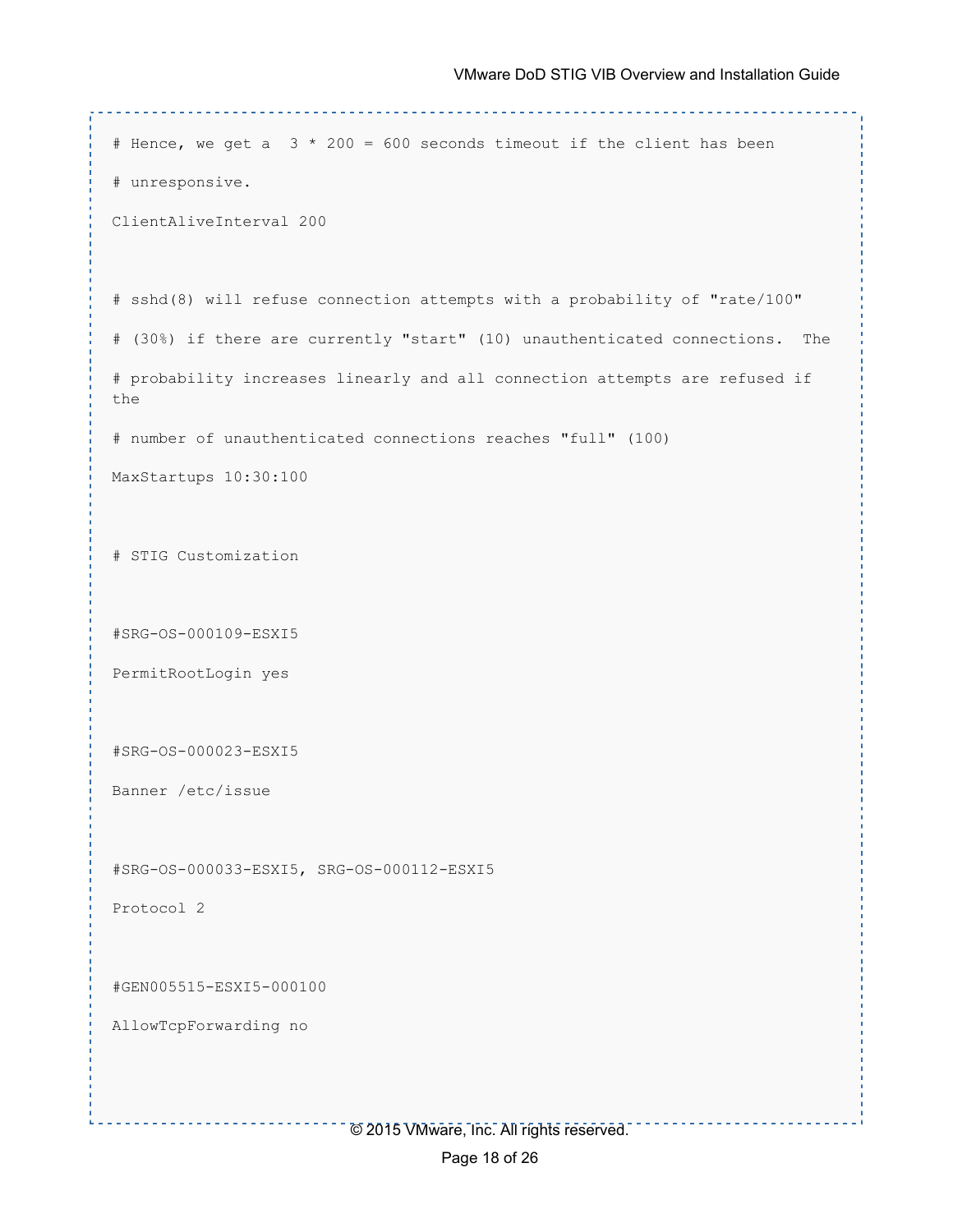#GEN005517-ESXI5-000101 GatewayPorts no #GEN005519-ESXI5-000102 X11Forwarding no #GEN005528-ESXI5-000106 AcceptEnv LOCALE #GEN005530-ESXI5-000107 PermitUserEnvironment no #GEN005531-ESXI5-000108 PermitTunnel no #GEN005536-ESXI5-000110 StrictModes yes #GEN005539-ESXI5-000113 Compression no #SRG-OS-000027-ESXI5 MaxSessions 1 #SRG-OS-000250-ESXI5© 2015 VMware, Inc. All rights reserved.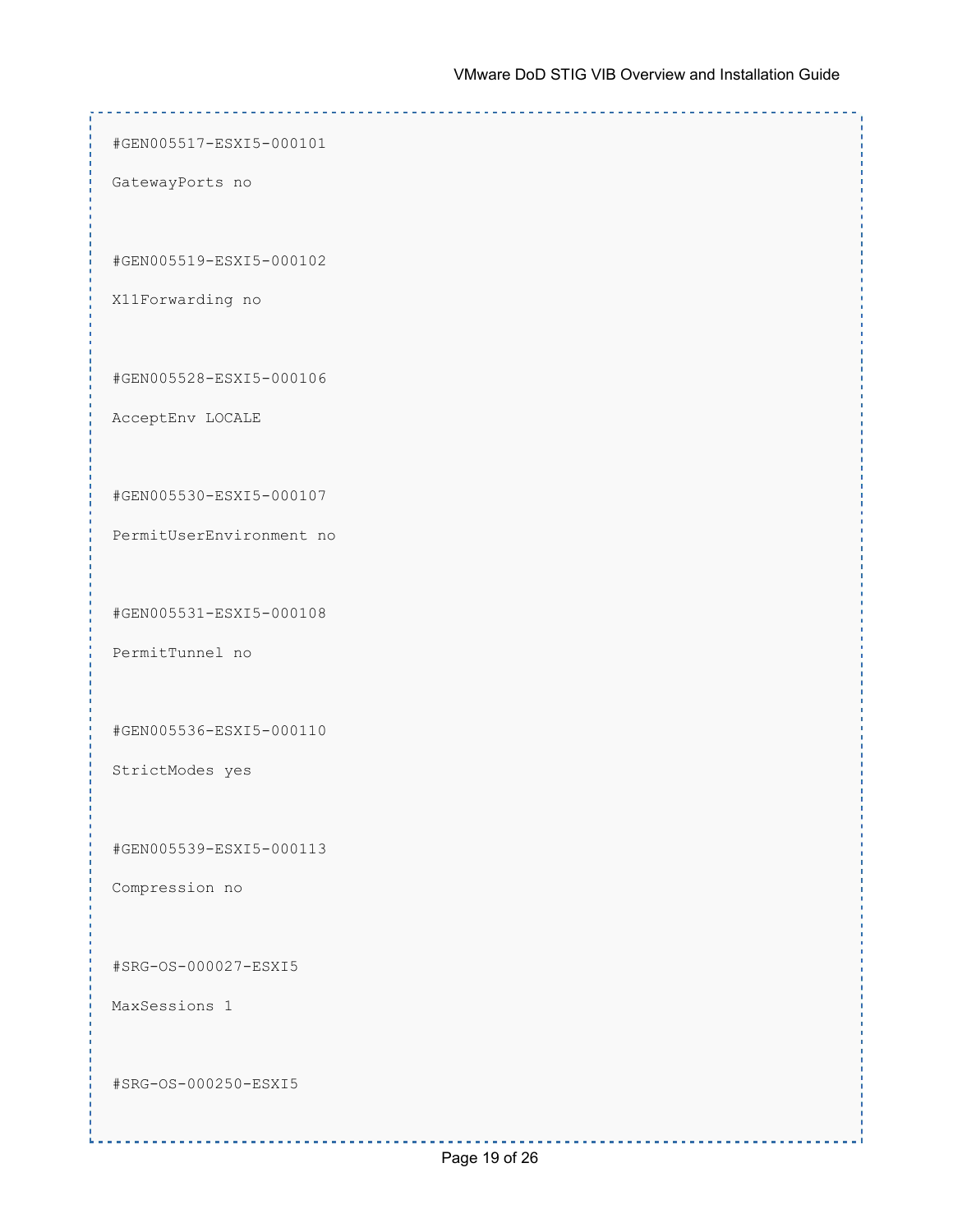MACs hmac-sha1,hmac-sha1-96

#### **6.0 File Contents**

**/etc/issue**

You are accessing a U.S. Government (USG) Information System (IS) that is provided for USG-authorized use only. By using this IS (which includes any device attached to this IS), you consent to the following conditions: -The USG routinely intercepts and monitors communications on this IS for purposes including, but not limited to, penetration testing, COMSEC monitoring, network operations and defense, personnel misconduct (PM), law enforcement (LE), and counterintelligence (CI) investigations. -At any time, the USG may inspect and seize data stored on this IS. -Communications using, or data stored on, this IS are not private, are subject to routine monitoring, interception, and search, and may be disclosed or used for any USG-authorized purpose. -This IS includes security measures (e.g., authentication and access controls) to protect USG interests--not for your personal benefit or privacy. -Notwithstanding the above, using this IS does not constitute consent to PM, LE or CI investigative searching or monitoring of the content of privileged communications, or work product, related to personal representation or services by attorneys, psychotherapists, or clergy, and their assistants. Such communications and work product are private and confidential. See User Agreement for details.

#### **/etc/pam.d/passwd**

```
#%PAM-1.0
```
# Change only through host advanced option "Security.PasswordQualityControl".

```
password requisite /lib/security/$ISA/pam_passwdqc.so similar=deny 
retry=3 min=disabled,disabled,disabled,disabled,15
```
password sufficient /lib/security/\$ISA/pam\_unix.so use\_authtok nullok shadow sha512 remember=5

> © 2015 VMware, Inc. All rights reserved. Page 20 of 26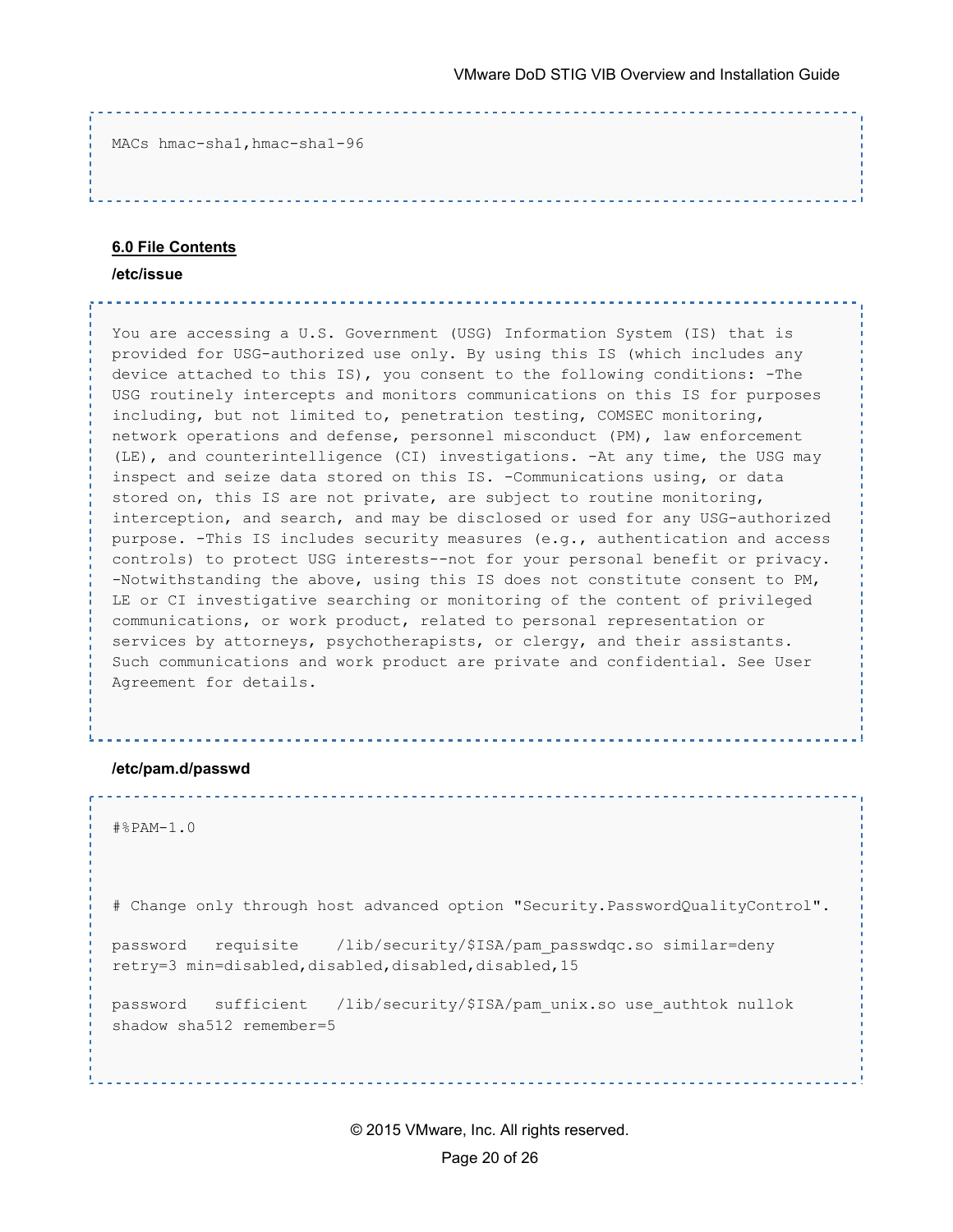password required /lib/security/\$ISA/pam\_deny.so

#### **/etc/ssh/sshd\_config**

**Note** – Root disabled VIB will have PermitRootLogin no instead of yes

```
# running from inetd
# Port 2200
## VMware Default Settings not part of the STIG ##
HostKey /etc/ssh/ssh_host_rsa_key
HostKey /etc/ssh/ssh_host_dsa_key
UsePrivilegeSeparation no
SyslogFacility auth
LogLevel info
PrintMotd yes
PrintLastLog no
TCPKeepAlive yes
UsePAM yes
# only use PAM challenge-response (keyboard-interactive)
PasswordAuthentication no
```
Page 21 of 26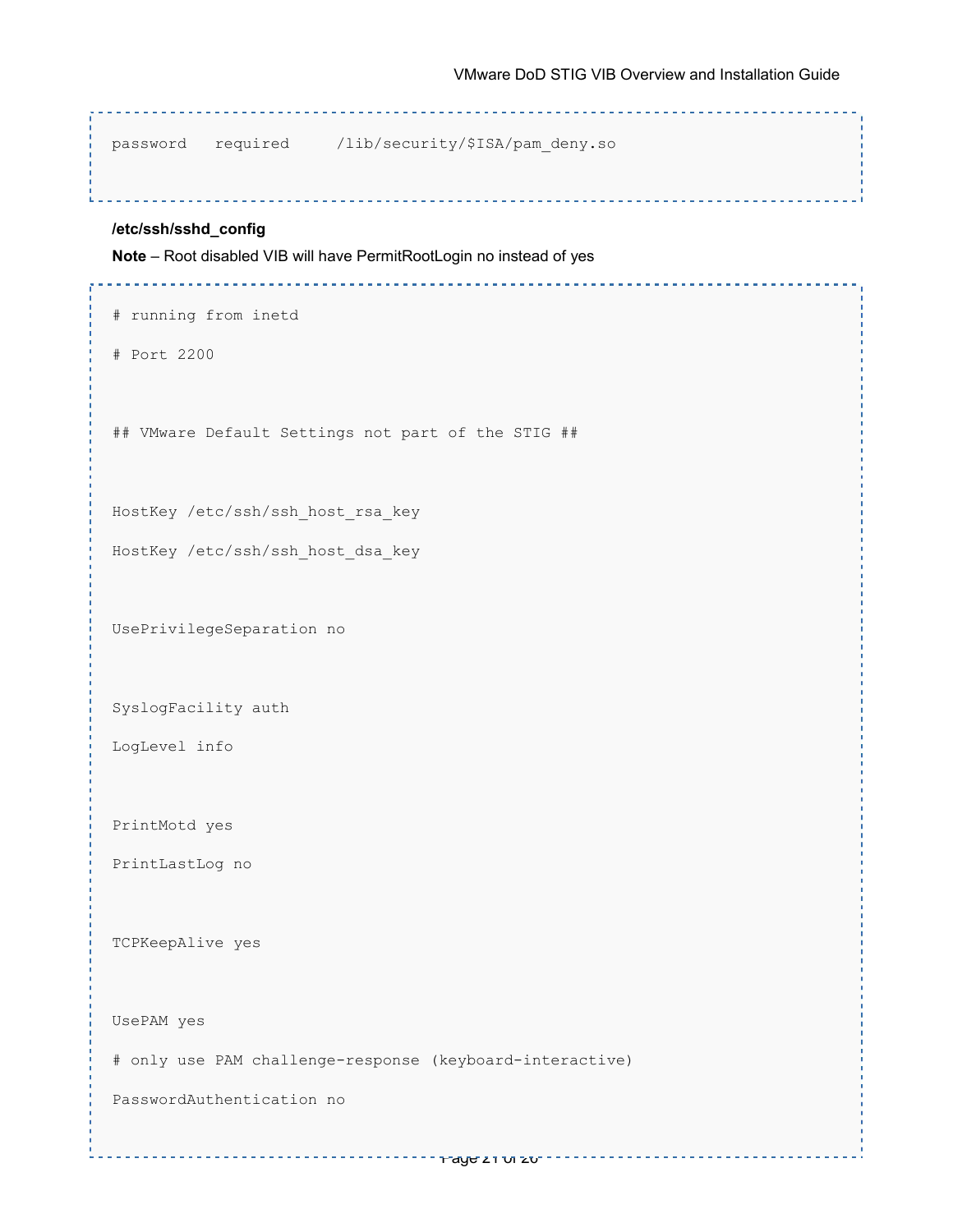Subsystem sftp /usr/lib/vmware/openssh/bin/sftp-server

AuthorizedKeysFile /etc/ssh/keys-%u/authorized\_keys

and the contract of the contract of the contract of the

# sshd(8) will refuse connection attempts with a probability of "rate/100" # (30%) if there are currently "start" (10) unauthenticated connections. The # probability increases linearly and all connection attempts are refused if the # number of unauthenticated connections reaches "full" (100)

MaxStartups 10:30:100

## DoD STIG Items Below ##

Banner /etc/issue

Ciphers aes128-ctr,aes192-ctr,aes256-ctr,aes128-cbc,aes192-cbc,aes256-cbc

Protocol 2

IgnoreRhosts yes

HostbasedAuthentication no

PermitRootLogin yes

PermitEmptyPasswords no

PermitUserEnvironment no

MACs hmac-sha1, hmac-sha2-256, hmac-sha2-512

GSSAPIAuthentication no

KerberosAuthentication no

StrictModes yes

© 2015 VMware, Inc. All rights reserved.

-----------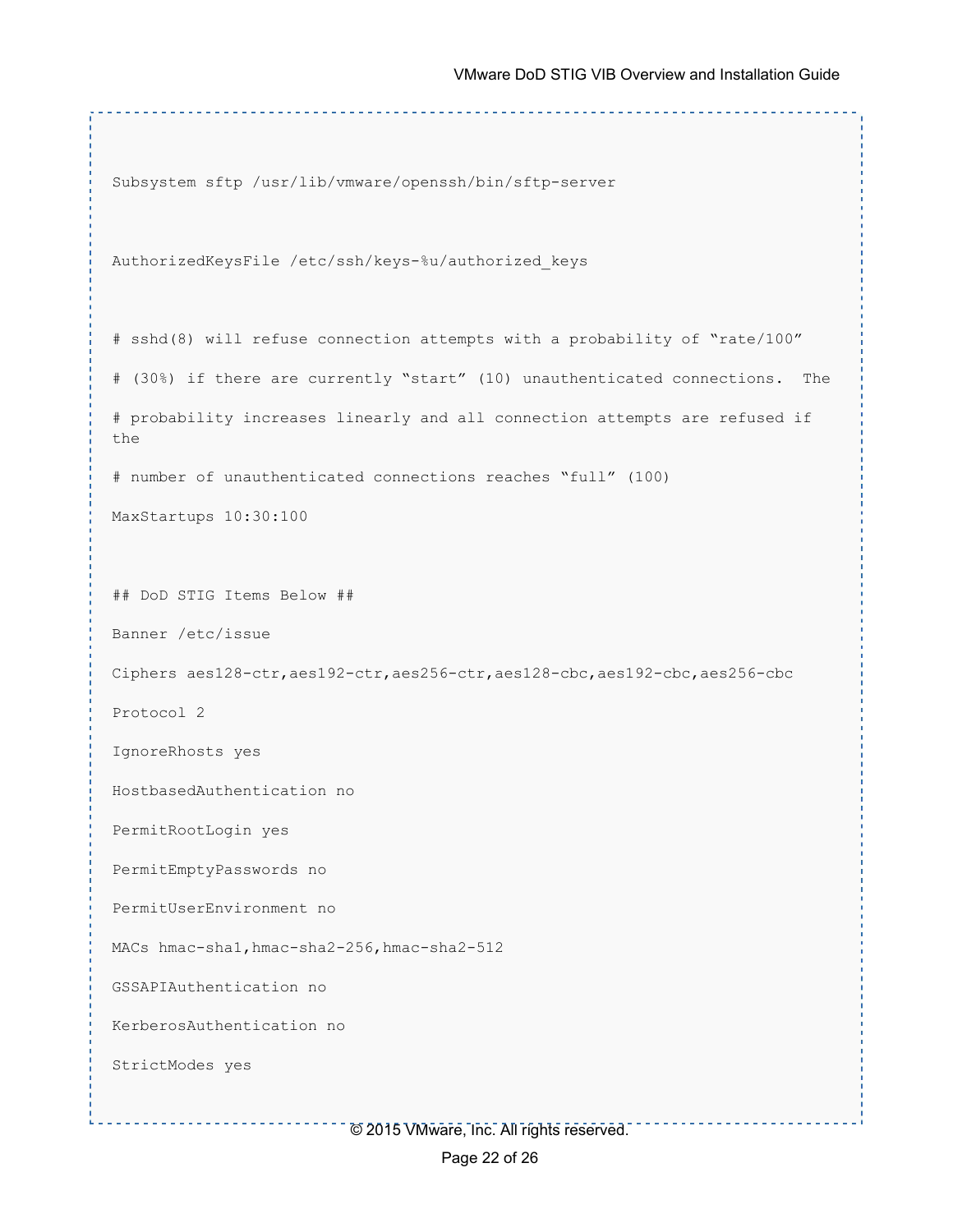Compression no GatewayPorts no X11Forwarding no AcceptEnv PermitTunnel no ClientAliveCountMax 3 ClientAliveInterval 200 MaxSessions 1

#### **/etc/vmware/welcome**

```
{bgcolor:black} {/color}{align:left}{bgcolor:black}{color:yellow}{hostname} , 
{ip}{/color}{/bgcolor}{/align}
{bgcolor:black} {/color}{align:left}{bgcolor:black}{color:yellow}{esxproduct} 
{esxversion}{/color}{/bgcolor}{/align}
{bgcolor:black} {/color}{align:left}{bgcolor:black}{color:yellow}{memory} 
RAM{/color}{/bgcolor}{/align}
{bgcolor:black} {/color}{align:left}{bgcolor:black}{color:white} {/color}{/bgcolor}{/align}
{bgcolor:black} {/color}{align:left}{bgcolor:yellow}{color:black} 
{/color}{/bgcolor}{/align}
{bgcolor:black} {/color}{align:left}{bgcolor:yellow}{color:black} You are accessing a U.S. 
Government (USG) Information System (IS) that is provided for USG-authorized use only. By 
{/color}{/bgcolor}{/align}
{bgcolor:black} {/color}{align:left}{bgcolor:yellow}{color:black} using this IS (which includes 
any device attached to this IS), you consent to the following conditions: 
{/color}{/bgcolor}{/align}
{bgcolor:black} {/color}{align:left}{bgcolor:yellow}{color:black} 
{/color}{/bgcolor}{/align}
{bgcolor:black} {/color}{align:left}{bgcolor:yellow}{color:black} - The USG routinely 
intercepts and monitors communications on this IS for purposes including, but not limited 
{/color}{/bgcolor}{/align}
```
Page 23 of 26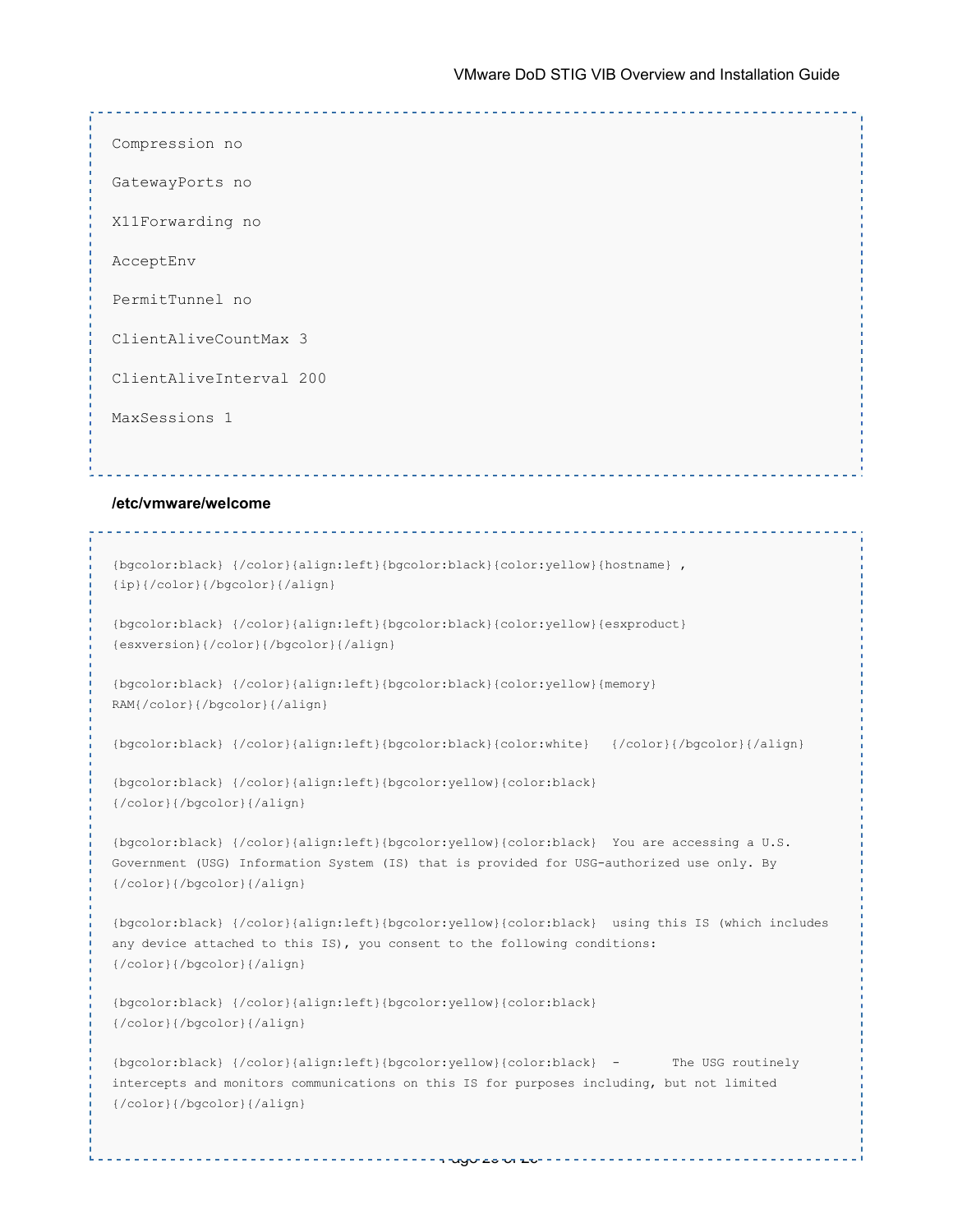```
{bgcolor:black} {/color}{align:left}{bgcolor:yellow}{color:black} to, penetration 
testing, COMSEC monitoring, network operations and defense, personnel misconduct (PM), law 
{/color}{/bgcolor}{/align}
{bgcolor:black} {/color}{align:left}{bgcolor:yellow}{color:black} enforcement (LE), and 
counterintelligence (CI) investigations. 
{/color}{/bgcolor}{/align}
{bgcolor:black} {/color}{align:left}{bgcolor:yellow}{color:black} 
{/color}{/bgcolor}{/align}
{bgcolor:black} {/color}{align:left}{bgcolor:yellow}{color:black} - At any time, the USG 
may inspect and seize data stored on this IS. 
{/color}{/bgcolor}{/align}
{bgcolor:black} {/color}{align:left}{bgcolor:yellow}{color:black} 
{/color}{/bgcolor}{/align}
{bgcolor:black} {/color}{align:left}{bgcolor:yellow}{color:black} - Communications using, 
or data stored on, this IS are not private, are subject to routine monitoring, 
{/color}{/bgcolor}{/align}
{bgcolor:black} {/color}{align:left}{bgcolor:yellow}{color:black} interception, and 
search, and may be disclosed or used for any USG-authorized purpose. 
{/color}{/bgcolor}{/align}
{bgcolor:black} {/color}{align:left}{bgcolor:yellow}{color:black} 
{/color}{/bgcolor}{/align}
{bgcolor:black} {/color}{align:left}{bgcolor:yellow}{color:black} - This IS includes 
security measures (e.g., authentication and access controls) to protect USG interests--not 
{/color}{/bgcolor}{/align}
{bgcolor:black} {/color}{align:left}{bgcolor:yellow}{color:black} for your personal 
benefit or privacy. 
{/color}{/bgcolor}{/align}
{bgcolor:black} {/color}{align:left}{bgcolor:yellow}{color:black} 
{/color}{/bgcolor}{/align}
{bgcolor:black} {/color}{align:left}{bgcolor:yellow}{color:black} - Notwithstanding the 
above, using this IS does not constitute consent to PM, LE or CI investigative searching 
{/color}{/bgcolor}{/align}
{bgcolor:black} {/color}{align:left}{bgcolor:yellow}{color:black} or monitoring of the 
content of privileged communications, or work product, related to personal representation 
{/color}{/bgcolor}{/align}
```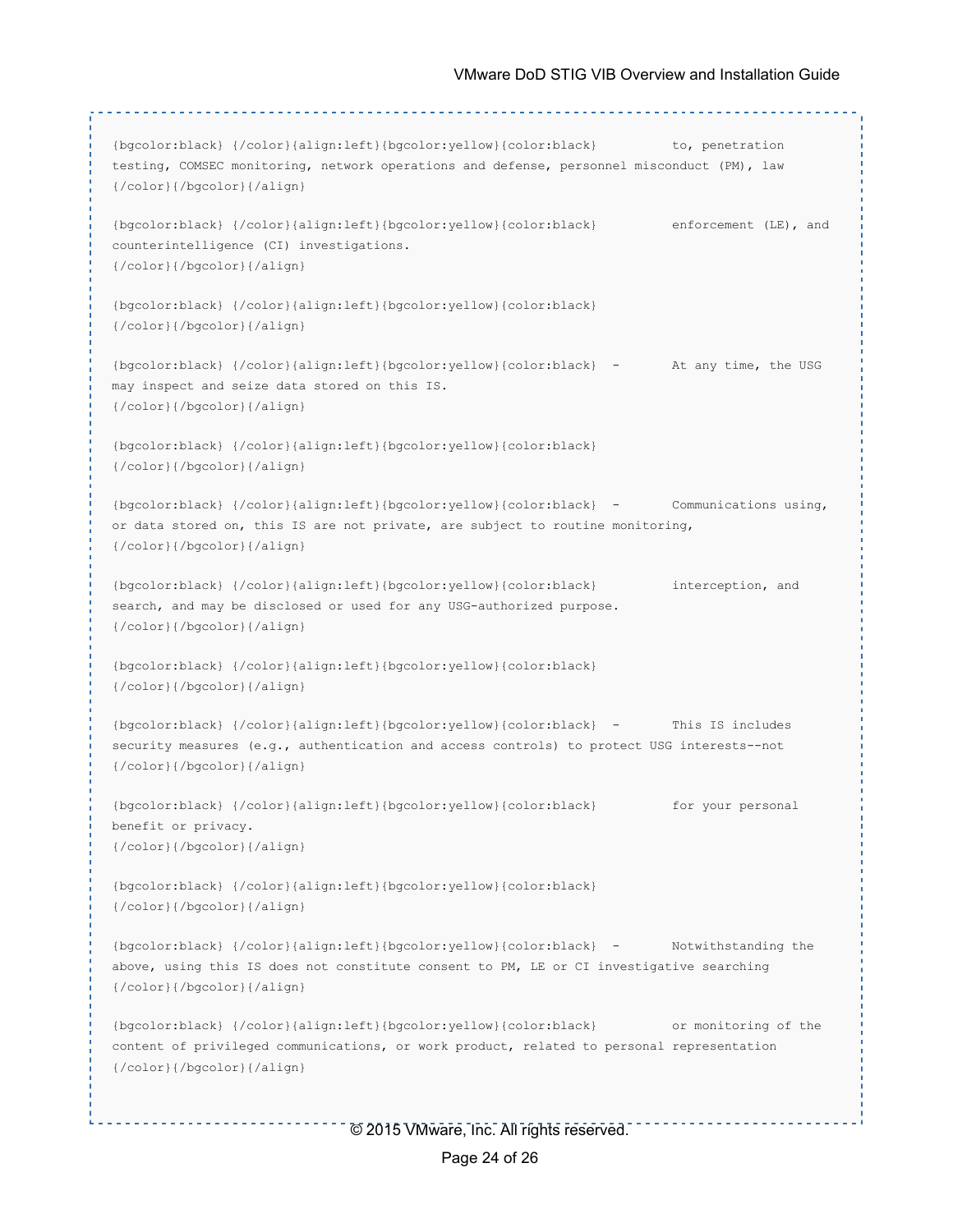```
{bgcolor:black} {/color}{align:left}{bgcolor:yellow}{color:black} or services by 
attorneys, psychotherapists, or clergy, and their assistants. Such communications and work 
{/color}{/bgcolor}{/align}
{bgcolor:black} {/color}{align:left}{bgcolor:yellow}{color:black} product are private 
and confidential. See User Agreement for details. 
{/color}{/bgcolor}{/align}
{bgcolor:black} {/color}{align:left}{bgcolor:yellow}{color:black} 
{/color}{/bgcolor}{/align}
{bgcolor:black} {/color}{bgcolor:dark-grey}{color:black} 
{/color}{/bgcolor}
{bgcolor:black} {/color}{bgcolor:dark-grey}{color:black} 
{/color}{/bgcolor}
{bgcolor:black} {/color}{bgcolor:dark-grey}{color:black} 
{/color}{/bgcolor}
{bgcolor:black} {/color}{bgcolor:dark-grey}{color:black} 
{/color}{/bgcolor}
{bgcolor:black} {/color}{bgcolor:dark-grey}{color:black} 
{/color}{/bgcolor}
{bgcolor:black} {/color}{bgcolor:dark-grey}{color:black} 
{/color}{/bgcolor}
{bgcolor:black} {/color}{bgcolor:dark-grey}{color:black} 
{/color}{/bgcolor}
{bgcolor:black} {/color}{bgcolor:dark-grey}{color:black} 
{/color}{/bgcolor}
{bgcolor:black} {/color}{bgcolor:dark-grey}{color:black} 
{/color}{/bgcolor}
{bgcolor:black} {/color}{bgcolor:dark-grey}{color:black} 
{/color}{/bgcolor}
{bgcolor:black} {/color}{bgcolor:dark-grey}{color:black} 
{/color}{/bgcolor}
{bgcolor:black} {/color}{bgcolor:dark-grey}{color:black} 
{/color}{/bgcolor}
{bgcolor:black} {/color}{bgcolor:dark-grey}{color:black} 
{/color}{/bgcolor}
```
Page 25 of 26